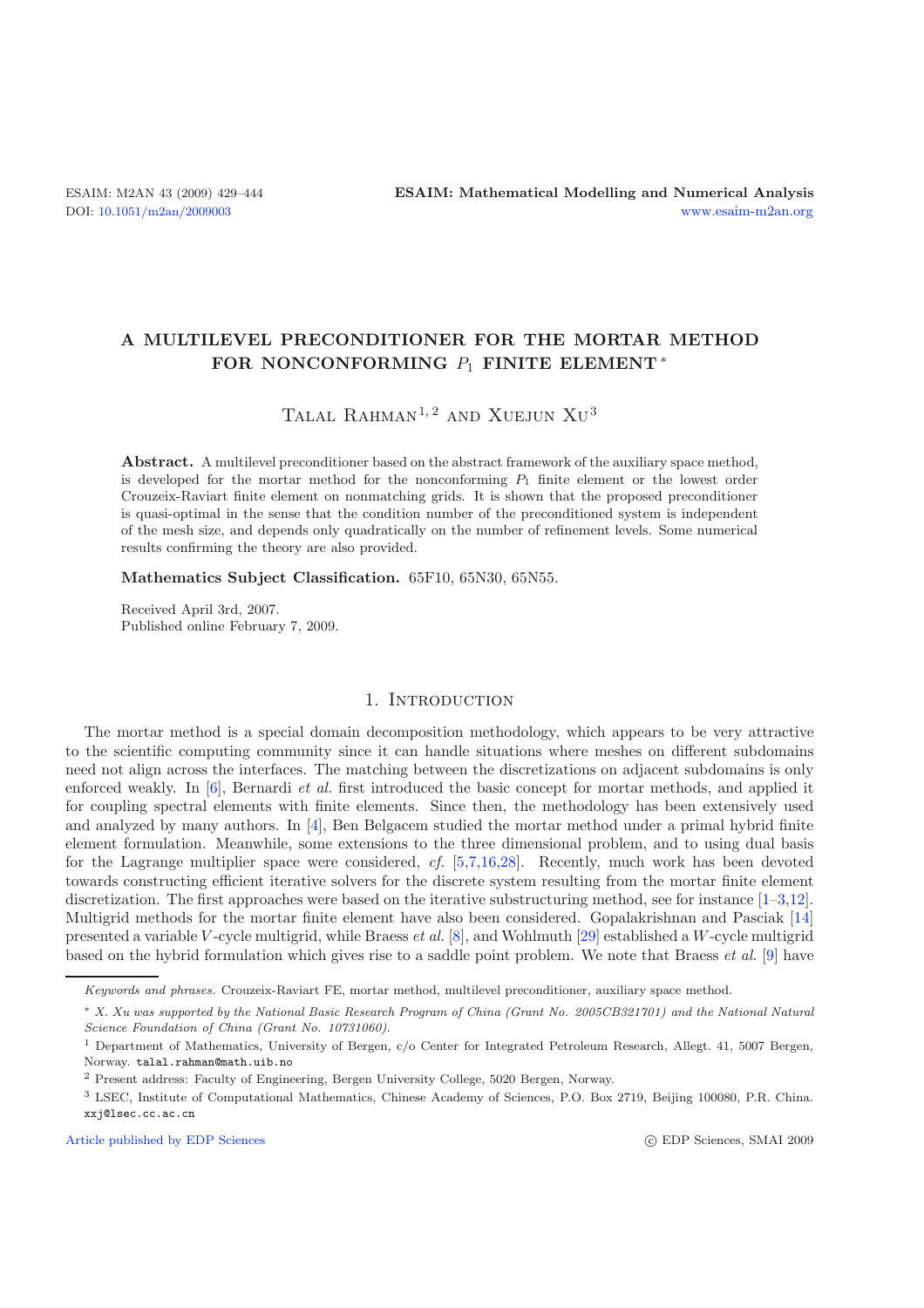430 T. RAHMAN AND X. XU

recently constructed a subspace cascadic multigrid method for the mortar finite element based on a saddle point formulation.

There have been some interests in the construction and implementation of the mortar method for the lowest order Crouzeix-Raviart (CR) finite element or the nonconforming  $P_1$  finite element. Marcinkowski [\[17\]](#page-14-11) first presented the standard mortar method for the CR finite element. This has been further extended by Rahman *et al.* in their recent work, *cf.* [\[23\]](#page-15-2), where the standard mortar condition has been replaced by a new approximate mortar condition. Based on the first approach, Xu and Chen [\[33\]](#page-15-3) introduced an optimal W-cycle multigrid method for the discrete system, with a convergence rate which is independent of the mesh size and the level of refinements. Recently developed domain decomposition methods for elliptic problems with discontinuous coefficients using the CR mortar finite element can be found in [\[18](#page-14-12)[,19](#page-14-13)[,22](#page-15-4)[,23\]](#page-15-2).

Multilevel preconditioning methods have also received many researchers' attention for solving large algebraic systems resulting from finite element approximation of partial differential equations [\[31](#page-15-5)[,34\]](#page-15-6). The objective of this paper is to propose an effective multilevel preconditioner for the CR mortar finite element. Using the socalled auxiliary space technique developed in  $[20,32]$  $[20,32]$ , also see  $[10,21,27]$  $[10,21,27]$  $[10,21,27]$ , we propose a multilevel preconditioner for the CR mortar finite element. We choose the conforming  $P_1$  mortar finite element space as the auxiliary space. A recently developed effective multilevel preconditioner for the conforming  $P_1$  mortar finite element, *cf.* [\[13\]](#page-14-17), is used as the preconditioner for the auxiliary space. The new multilevel preconditioner is shown to have the same quasi-optimal convergence behavior as the auxiliary preconditioner. The condition number of the preconditioned system is independent of the mesh size, and only quadratically dependent on the number of refinement levels.

<span id="page-1-1"></span>The rest of this paper is organized as follows. In Section [2,](#page-1-0) we introduce our discrete problem, in Section [3](#page-3-0) we describe the multilevel preconditioner for the conforming  $P_1$  mortar finite element. In Section [4,](#page-6-0) we construct our multilevel preconditioner for the CR mortar finite element. Condition number estimate of the multilevel preconditioner will be given in Section [5.](#page-8-0) In the last section, some numerical results supporting the theory will be presented.

#### <span id="page-1-2"></span>2. MORTAR METHOD FOR THE NONCONFORMING  $P_1$  finite element

<span id="page-1-0"></span>For simplicity, we consider the following model problem

$$
\begin{cases}\n-\Delta u = f \text{ in } \Omega, \\
u = 0 \text{ on } \partial\Omega,\n\end{cases}
$$
\n(2.1)

where  $\Omega \subset R^2$  is a bounded polygonal domain, and  $f \in L^2(\Omega)$ . The variational formulation of the problem  $(2.1)$ is to find  $u \in H_0^1(\Omega)$  such that

$$
a(u, v) = (f, v) \quad \forall v \in H_0^1(\Omega), \tag{2.2}
$$

where the bilinear form  $a(\cdot, \cdot)$  is given as

$$
a(u, v) = \int_{\Omega} \nabla u \cdot \nabla v \, dx \quad \forall u, v \in H^{1}(\Omega),
$$

and  $(f, v) = \int_{\Omega} fv \, dx$ .

**Remark.** It is not difficult to extend the results of this paper to a more general second order elliptic problem.

We now introduce the mortar finite element method of [\[17](#page-14-11)] for solving  $(2.1)$ , where the nonconforming  $P_1$ finite element is used for the discretization. Let  $\Omega$  be partitioned into a set of nonoverlapping polygonal subdomains  $\{\Omega_i\}$  such that  $\overline{\Omega} = \bigcup_{i=1}^N \overline{\Omega}_i$  and  $\Omega_i \cap \Omega_j = \emptyset$ ,  $i \neq j$ . We consider only the case where the partition is geometrically conforming, that is, the subdomains are arranged so that the intersection  $\overline{\Omega}_i \cap \overline{\Omega}_j$  for  $i \neq j$ is either an empty set, an edge or a vertex. This intersection, if it is an edge, is called an interface and will have two sides each being an edge of one of the two neighboring subdomains. The skeleton  $\Gamma = \bigcup_{i=1}^{N} \partial \Omega_i \setminus \partial \Omega$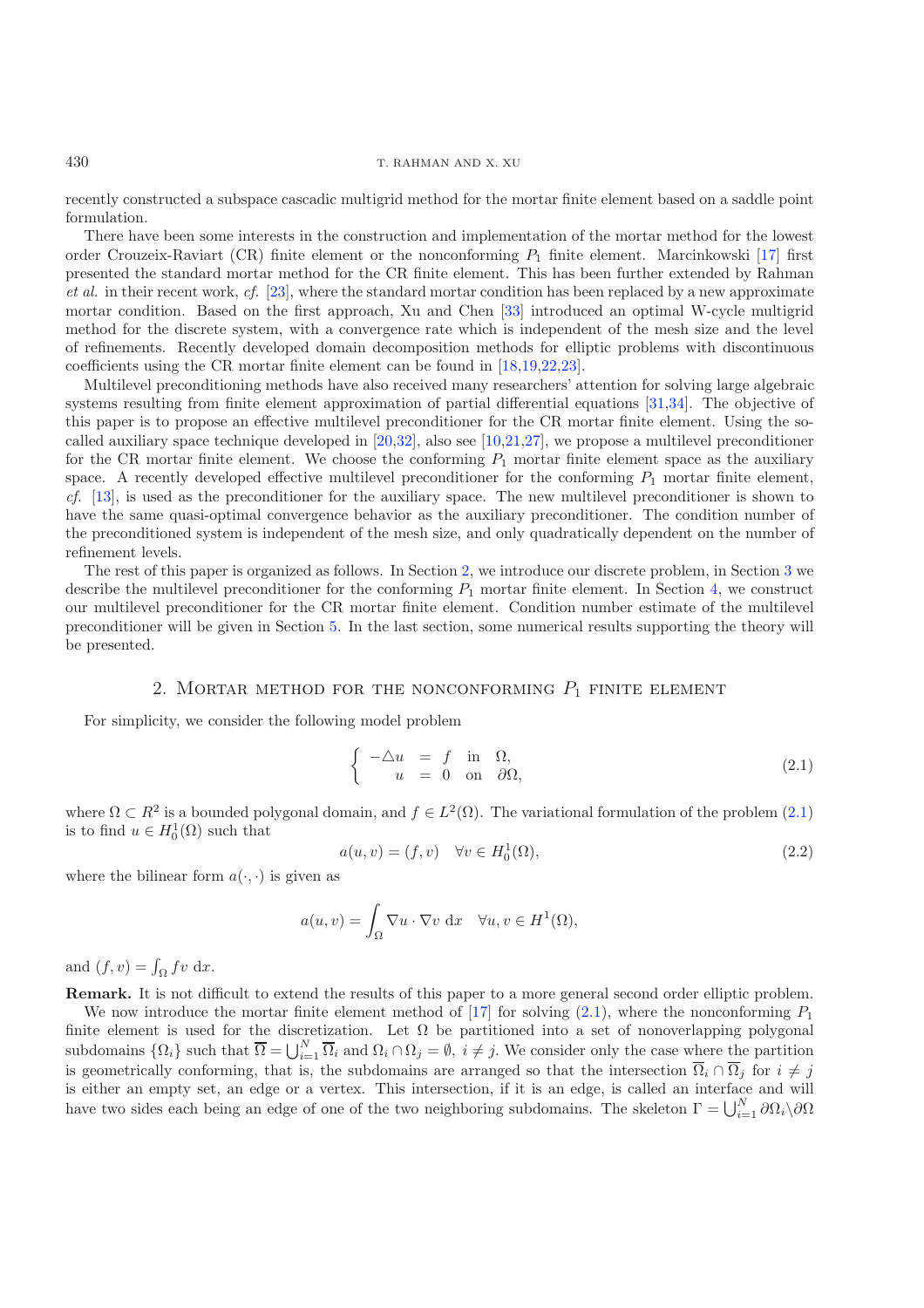is decomposed into a set of disjoint open straight segments  $\gamma_m$  ( $1 \leq m \leq M$ ) (edges of subdomains) called the mortars, such that

$$
\Gamma = \bigcup_{m=1}^{M} \bar{\gamma}_m, \quad \gamma_m \cap \gamma_n = \emptyset, \text{ if } m \neq n.
$$

If  $\gamma_m$  is an open edge of a subdomain  $\Omega_i$ , we refer to it as a mortar side of  $\Omega_i$ , and we denote it by  $\gamma_{m(i)}$ . Consequently, the other side of  $\gamma_{m(i)}$ , which is an edge of another subdomain say  $\Omega_j$  occupying the same geometrical space as that of  $\gamma_{m(i)}$ , is referred to as the corresponding nonmortar side of  $\Omega_j$ , and is denoted by  $\delta_{m(j)}$ .

For  $i = 1, ..., N$ , let  $\mathcal{T}_{1,i}$  be the initial shape regular triangulation of  $\Omega_i$  with the mesh size  $h_i^1$ . The overall triangulation generally does not match at the subdomain interfaces. Let the global mesh  $\bigcup_i \mathcal{T}_{1,i}$  be denoted by  $\mathcal{T}_1$ and the corresponding global mesh size denoted by  $h_1 = \max_i h_i^1$ . We refine the triangulation  $\mathcal{T}_1$  to produce  $\mathcal{T}_2$ by joining the edge midpoints of the triangles in  $\mathcal{T}_1$ . The mesh size  $h_i^2$  in the triangulation  $\mathcal{T}_2$  is then given by  $h_i^2 = h_i^2/2$ . Repeating the process for l times,  $l = 1, ..., N$ , we get an l times refined triang mesh size  $h_i^l = h_i^l 2^{-l}$   $(l = 1, ..., L)$ . Let the global mesh size on the level l be  $h_l = \max_i h_i^l$   $(l = 1, ..., L)$ .

At the finest level L, locally in each subdomain  $\Omega_i$ , we use the nonconforming  $P_1$  or the lowest order CR finite element space,  $V_{L,i}$ , whose functions are piecewise linear on the triangulation  $\mathcal{T}_{L,i}$ , determined uniquely by their values at the edge midpoints, and vanishing at the edge midpoints of the boundary  $\partial\Omega$ . The sets of edge midpoints, also referred to as the nonconforming  $P_1$  or the CR nodal points, those belonging to  $\overline{\Omega}_i$ ,  $\partial\Omega_i$ and  $\partial\Omega$  are denoted by  $\Omega_{L,i}^{CR}$ ,  $\partial\Omega_{L,i}^{CR}$  and  $\partial\Omega_{L}^{CR}$ , respectively. Consequently, the functions of  $V_{L,i}$  are piecewise linear on each triangle of  $\mathcal{T}_{L,i}$ , continuous at the CR nodes of  $\Omega_{L,i}^{CR} \setminus \partial \Omega_{L,i}^{CR}$ , and equals to zero at the CR nodes of  $\partial \Omega_{L,i}^{CR} \cap \partial \Omega_L$ .

Let

$$
\tilde{V}_L = \prod_{i=1}^N V_{L,i} = \{v_L | \ v_{L|_{\Omega_i}} = v_{L,i} \in V_{L,i}\}.
$$

Due to nonmatching meshes along subdomain interfaces, each interface  $\gamma_m$ , where  $\gamma_m = \gamma_{m(i)} = \delta_{m(j)}$ ,  $1 \leq m \leq M$ , inherits two independent 1D triangulations  $\mathcal{T}_L(\gamma_{m(i)})$  and  $\mathcal{T}_L(\delta_{m(j)})$ . Consequently, there are two sets of CR nodes belonging to  $\gamma_m$ , the midpoints of the elements belonging to  $\mathcal{T}_L(\gamma_{m(i)})$  and  $\mathcal{T}_L(\delta_{m(j)})$ , we denote them by  $\gamma_{L,m(i)}^{CR}$  and  $\delta_{L,m(j)}^{CR}$ , respectively. Additionally, we introduce an auxiliary test space  $S_L(\delta_{m(j)})$ defined as

$$
S_L(\delta_{m(j)}) := \{ v \mid v \in L^2(\delta_{m(j)}), \text{ and } v \text{ is piecewise constant on the elements of the nonmortar triangulation } \mathcal{T}_L(\delta_{m(j)}) \}. \tag{2.3}
$$

The dimension of  $S_L(\delta_{m(j)})$  is equal to the number of midpoints on the  $\delta_{m(j)}$ , *i.e.* to the number of elements on  $\delta_{m(j)}$ . For each nonmortar edge  $\delta_{m(j)}$ , let  $Q_{L,\delta_{m(j)}} : L^2(\gamma_m) \to S_L(\delta_{m(j)})$  be the  $L^2$ -projection operator defined by

$$
(Q_{L,\delta_{m(j)}}v,w)_{L^2(\delta_{m(j)})} = (v,w)_{L^2(\delta_{m(j)})} \quad \forall w \in S_L(\delta_{m(j)}),
$$
\n(2.4)

where  $(\cdot, \cdot)_{L^2(\delta_{m(j)})}$  denotes the  $L^2$  inner product in the space  $L^2(\delta_{m(j)})$ .

We now define the following mortar finite element space for the nonconforming  $P_1$  finite element, associated with the finest level  $L$ :

$$
V_L = \left\{ v_L | v_L \in \tilde{V}_L, Q_{L, \delta_{m(j)}} \left( v_{L |_{\delta_{m(j)}}} \right) = Q_{L, \delta_{m(j)}} \left( v_{L |_{\gamma_{m(i)}}} \right), \text{ for } \forall \gamma_m \in \Gamma \right\}.
$$

Let

$$
a_{L,i}(u,v):=\sum_{K\in\mathcal{T}_{L,i}}\int_K\nabla u\cdot\nabla v\mathrm{d} x\ \ \forall u,v\in V_{L,i},
$$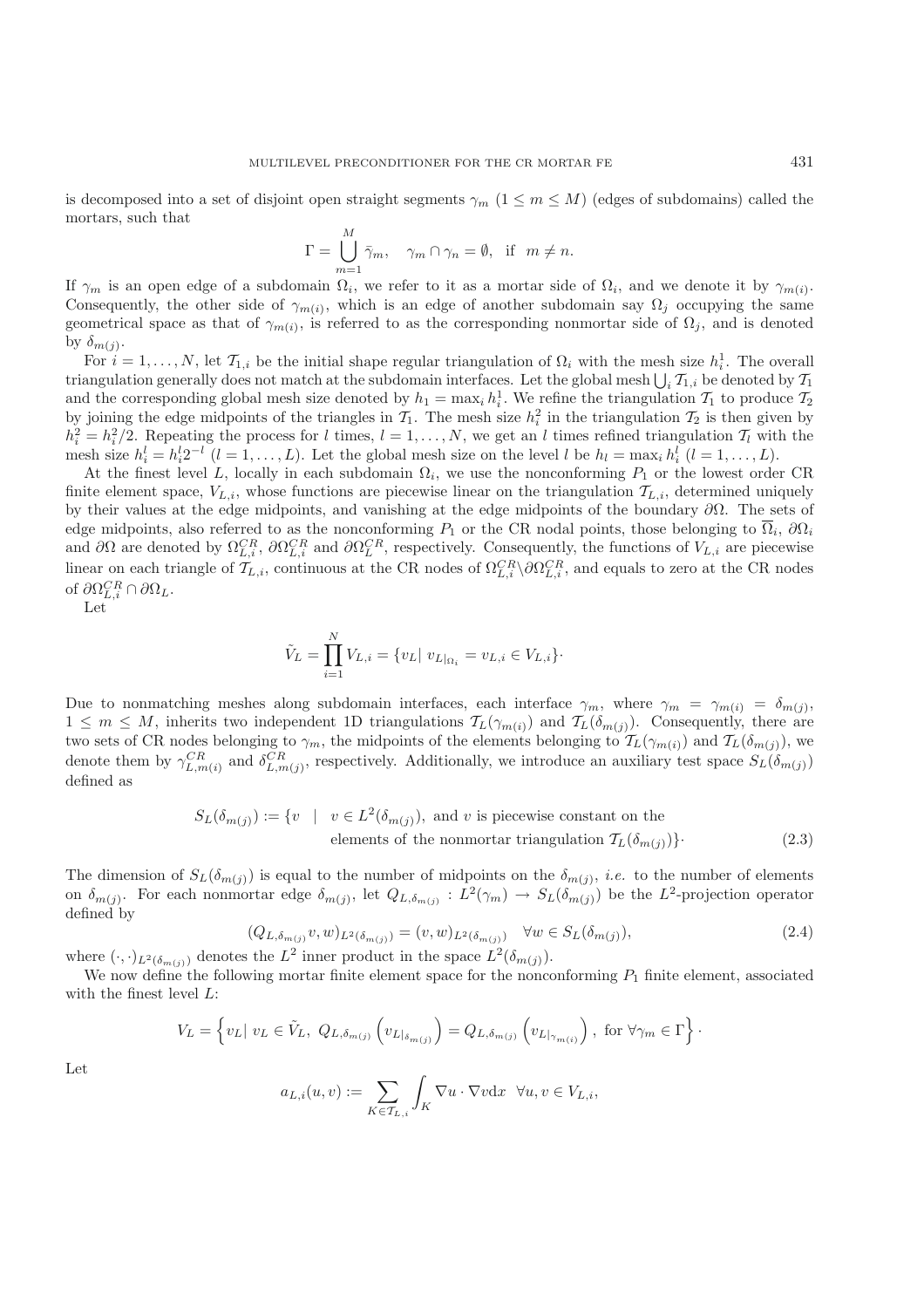and

$$
a_L(u, v) := \sum_{i=1}^N a_{L,i}(u, v).
$$

The nonconforming  $P_1$  mortar finite element approximation of the problem [\(2.2\)](#page-1-2) then is to find  $u_L \in V_L$  such that

$$
a_L(u_L, v_L) = (f, v_L) \quad \forall v_L \in V_L,
$$
\n
$$
(2.5)
$$

where  $(f, v_L) = \sum_{i=1}^{N} \int_{\Omega_i} f v_L dx$ . We define

$$
||v||_{L,i}^2 := a_{L,i}(v, v)
$$
 and  $||v||_L^2 := \sum_{i=1}^N ||v||_{L,i}^2$ ,  $\forall v \in V_L$ .

From [\[17](#page-14-11)], we know that the discrete problem [\(2.5\)](#page-3-1) has a unique solution. Moreover, the following error estimate can be found in [\[17](#page-14-11)]: Let u and  $u<sub>L</sub>$  be the solutions of [\(2.2\)](#page-1-2) and [\(2.5\)](#page-3-1), respectively, then

$$
||u - u_L||_L^2 \le Ch_L^2 \sum_{i=1}^N |u|_{H^2(\Omega_i)}^2.
$$

Next we define the operator  $A_L: V_L \to V_L$  as follows:

$$
(A_L v_L, w_L) = a_L(v_L, w_L) \quad \forall v_L, w_L \in V_L.
$$

Then [\(2.5\)](#page-3-1) can be rewritten as:

$$
A_L u_L = f_L,\tag{2.6}
$$

<span id="page-3-0"></span>where  $f_L = Q_L f$ , and  $Q_L$  is the  $L^2$ -projection from the space  $L^2(\Omega)$  to  $V_L$ . In the following two sections, we design our multilevel preconditioner for [\(2.6\)](#page-3-2).

#### 3. A MULTILEVEL PRECONDITIONER FOR THE CONFORMING  $P_1$  MORTAR FE

In this section, we briefly describe the mortar method for the conforming  $P_1$  finite element,  $cf.$  [\[6\]](#page-14-0), and then formulate the multilevel preconditioner for the method, developed in [\[13](#page-14-17)]. In the following section, we will use this preconditioner to construct our multilevel preconditioner for the discrete system [\(2.6\)](#page-3-2).

Let  $\tilde{W}_{l,i}$  be the continuous piecewise linear finite element space over the triangulation  $\mathcal{T}_{l,i}$ , whose functions have zero trace on  $\partial Ω$ . Let

$$
\tilde{W}_l = \prod_{i=1}^N \tilde{W}_{l,i},
$$

for all  $l = 1, \ldots, L$ . Obviously, the subspaces  $\{\tilde{W}_l\}$  are nested, that is, we have

$$
\tilde{W}_1 \subseteq \cdots \subseteq \tilde{W}_L.
$$

We now describe the conforming  $P_1$  mortar finite element method on the finest level L. In order to specify the mortar interface condition, we need to introduce some trace spaces. Let  $\bar{M}_L(\gamma_{m(i)})$  and  $\bar{M}_L(\delta_{m(j)})$  be the continuous piecewise linear function space corresponding to the triangulation  $T_L(\gamma_{m(i)})$  and  $T_L(\delta_{m(j)})$ , respectively. In addition, we define an auxiliary test space  $M_L(\delta_{m(j)})$  as a subspace of the space  $\bar{M}_L(\delta_{m(j)})$  such that its functions are constants on elements that intersect the ends of  $\delta_{m(j)}$ . Based on the above preparation, we can now define the following conforming  $P_1$  mortar finite element space

$$
W_L = \{ v_L \in \tilde{W}_L \mid \forall \delta_{m(j)} \subset \Gamma, \int_{\delta_{m(j)}} (v_{L,i} - v_{L,j}) \varphi \mathrm{d} s = 0, \ \forall \varphi \in M_L(\delta_{m(j)}) \}.
$$

<span id="page-3-2"></span><span id="page-3-1"></span>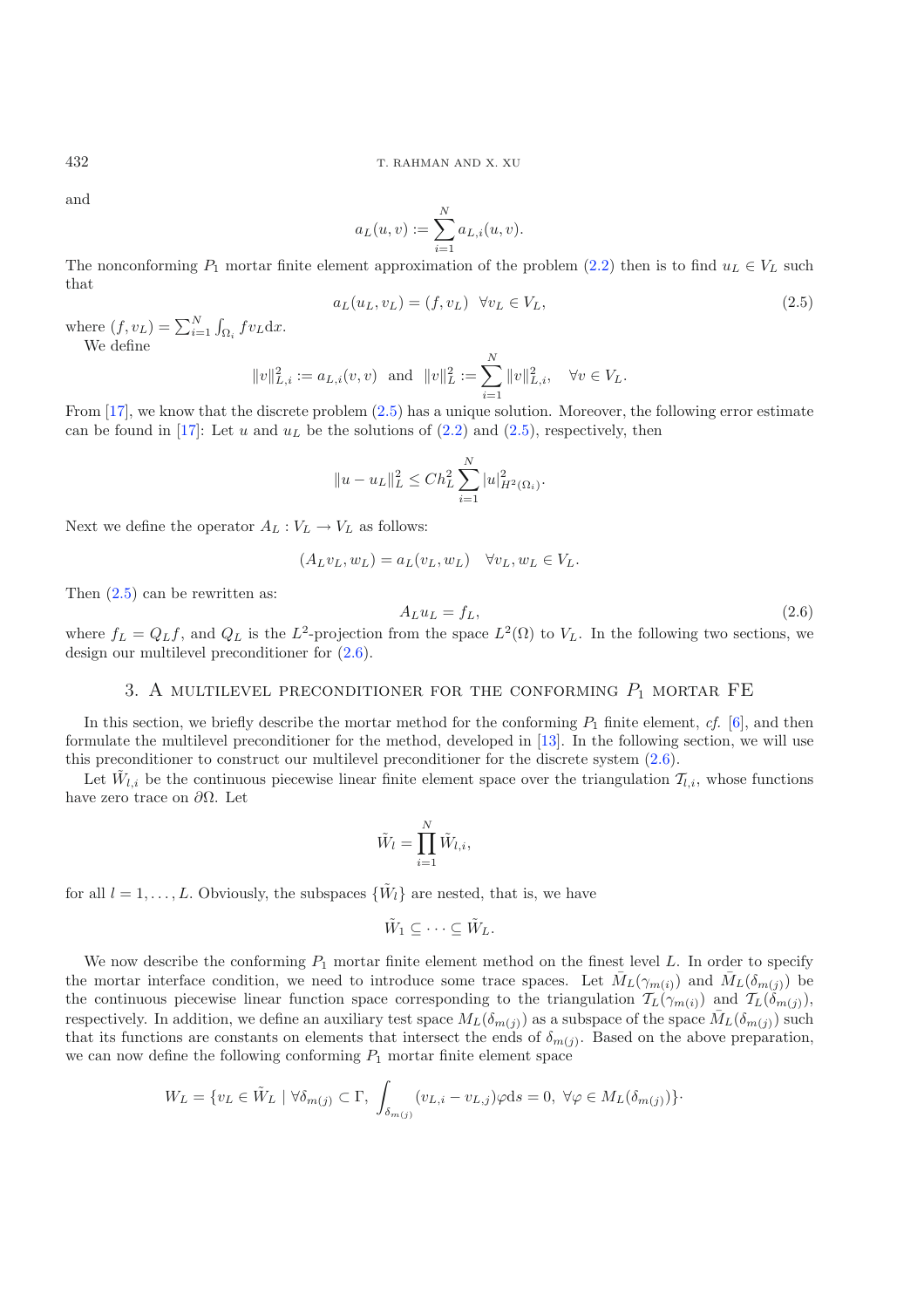<span id="page-4-1"></span><span id="page-4-0"></span>The conforming  $P_1$  mortar finite element approximation of the problem  $(2.2)$  on the finest level L, is to find  $u_L \in W_L$  such that

$$
\hat{a}_L(u_L, v_L) = (f, v_L), \quad \forall v_L \in W_L,
$$
\n
$$
(3.1)
$$

where

$$
\hat{a}_L(u_L, v_L) := \sum_{i=1}^N \int_{\Omega_i} \nabla u_L \cdot \nabla v_L \mathrm{d}x.
$$

It is shown in  $[6]$  that  $(3.1)$  has a unique solution.

Let  $\tilde{Q}_{L,\delta_{m(j)}} : L^2(\gamma_m) \to M_L(\delta_{m(j)})$  be the  $L^2$ -projection, *i.e.*,

$$
(\hat{Q}_{L,\delta_{m(j)}}v, w_L) = (v, w_L) \quad \forall w_L \in M_L(\delta_{m(j)}).
$$

It is known that, *cf.* [\[8\]](#page-14-9),

$$
\|(I - \hat{Q}_{L,\delta_{m(j)}})v\|_{L^{2}(\gamma_{m})} \le Ch_{L}^{\frac{1}{2}}|v|_{H^{\frac{1}{2}}(\gamma_{m})} \quad \forall v \in H^{\frac{1}{2}}(\gamma_{m}).
$$
\n(3.2)

Define the operator  $\hat{A}_L : W_L \to W_L$  as follows:

$$
(\hat{A}_L v_L, w_L) = \hat{a}_L(v_L, w_L) \quad \forall v_L, \ w_L \in W_L.
$$

In [\[13\]](#page-14-17), an effective multilevel preconditioner  $\hat{B}_L$  for  $\hat{A}_L$  has been designed. In the following, we briefly describe this preconditioner.

First, we define the space  $\hat{S}_l(\delta_{m(j)})$  by

$$
\hat{S}_l(\delta_{m(j)}) = \{v \mid v \text{ is continuous piecewise linear on } T_l(\delta_{m(j)})
$$
  
and vanishes at the endpoints of  $\delta_{m(j)}$ .

Accordingly, we define a projection operator  $\Pi_{L,\delta_{m(j)}} : L^2(\gamma_m) \to \hat{S}_L(\delta_{m(j)})$  as follows [\[6](#page-14-0)[,14](#page-14-8)]:

$$
\int_{\delta_{m(j)}} (\Pi_{L, \delta_{m(j)}} v) \chi ds = \int_{\delta_{m(j)}} v \chi ds, \quad \forall \chi \in M_L(\delta_{m(j)}).
$$

This projection is known to be stable in  $L^2(\gamma_m)$  and  $H_{00}^{1/2}(\gamma_m)$  [\[6](#page-14-0)[,8](#page-14-9)], that is

$$
\begin{array}{rcl}\|\Pi_{L,\delta_{m(j)}}v\|_{L^2(\delta_{m(j)})}&\leq &C\|v\|_{L^2(\gamma_{m(i)})},\\ \|\Pi_{L,\delta_{m(j)}}v\|_{H_{00}^{1/2}(\delta_{m(j)})}&\leq &C\|v\|_{H_{00}^{1/2}(\gamma_{m(i)})}.\end{array}
$$

As in [\[13](#page-14-17)], we introduce an extension operator  $Z_{\gamma_m}: L^2(\gamma_m) \to \tilde{W}_{L,j}$  on each interface  $\gamma_m$  as follows:

$$
Z_{\gamma_m} v := \sum_{l=1}^L F_{l, \delta_{m(j)}} (P_{l, \delta_{m(j)}} - P_{l-1, \delta_{m(j)}}) \Pi_{L, \delta_{m(j)}} v, \quad \forall v \in L^2(\gamma_m),
$$

where  $F_{l,\delta_{m(j)}}$  is the trivial zero extension operator on the level l with respect to the nonmortar subdomain, and  $P_{l,\delta_{m(j)}}$  is the  $L^2$  projection operator from  $\hat{S}_L(\delta_{m(j)})$  to  $\hat{S}_l(\delta_{m(j)})$ , where we set  $P_{0,\delta_{m(j)}} := 0$ .

Next we define an intergrid transfer operator  $Z_i : \tilde{W}_{l,i} \to W_L$  in terms of  $Z_{\gamma_m}$  by means of

$$
Z_i v := \begin{cases} v - \sum_{\delta_{m(i)} \subset \partial \Omega_i} Z_{\delta_{m(i)}} v_{|\Omega_i \cap \delta_{m(i)}} & \text{on } \bar{\Omega}_i, \\ Z_{\gamma_{m(i)}} v_{|\bar{\Omega}_i \cap \gamma_{m(i)}} & \text{on } \bar{\Omega}_{s(\gamma_{m(i)})}, \\ 0 & \text{elsewhere,} \end{cases}
$$
(3.3)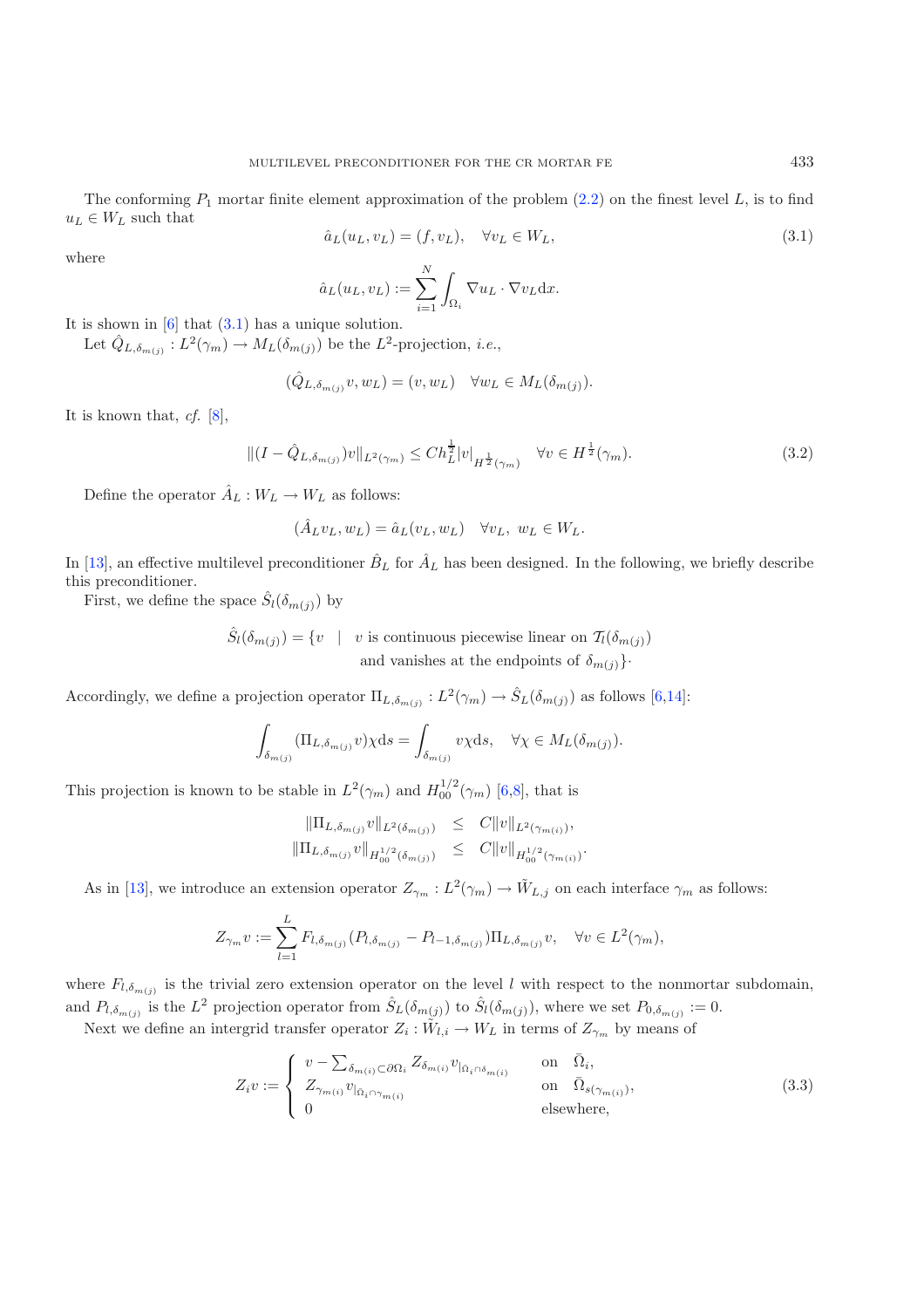where  $\overline{\Omega}_{s(\gamma_{m(i)})}$  denotes the nonmortar subdomains with  $\gamma_{m(i)} \subset \partial\Omega_i$  as mortar edges. It is easy to check that  $Z_i v \in W_L$ . Based on the intergrid transfer operator, we can provide a decomposition of the space  $W_L$ , that is  $(cf. [13])$  $(cf. [13])$  $(cf. [13])$ 

$$
W_L = \sum_{l=1}^L \sum_{i=1}^N Z_i \tilde{W}_{l,i}.
$$

We now introduce an inexact bilinear form  $b_{l,i}(\cdot,\cdot): \tilde{W}_{l,i} \times \tilde{W}_{l,i} \to R$  as

$$
b_{l,i}(v_{l,i},w_{l,i}) := \sum_{x \in \mathcal{N}_{l,i}} v_{l,i}(x)w_{l,i}(x), \quad v_{l,i},w_{l,i} \in \tilde{W}_{l,i},
$$

where  $\mathcal{N}_{l,i}$  is the set of conforming  $P_1$  nodal points of the triangulation  $\mathcal{T}_{l,i}$  in  $\overline{\Omega}_i \setminus \partial \Omega$ . The corresponding projection like operator  $\tilde{T}_{l,i}: W_L \to \tilde{W}_{l,i}$  can be defined by

$$
b_{l,i}(\tilde{T}_{l,i}v,v_{l,i}) := \hat{a}_L(v,Z_i v_{l,i}), \quad v_{l,i} \in \tilde{W}_{l,i}.
$$

Let

$$
T_{l,i} := Z_i \tilde{T}_{l,i} : W_L \to W_L.
$$

Then the preconditioned system can be expressed by

$$
T := \hat{B}_L \hat{A}_L := \sum_{l=1}^L \sum_{i=1}^N T_{l,i}.
$$

The multilevel preconditioner  $\hat{B}_L$  has the following algebraic form (*cf.* [\[13\]](#page-14-17) for details)

$$
\hat{\mathcal{B}}_L := \sum_{l=1}^L \sum_{i=1}^N \mathcal{Z}_i \mathcal{R}_{l,i} (\mathcal{Z}_i \mathcal{R}_{l,i})^T,
$$

where  $\mathcal{Z}_i$  is the algebraic representation of  $Z_i$ , and  $\mathcal{R}_{l,i}$  is the prolongation matrix from  $\tilde{W}_{l,i} \to \tilde{W}_{L,i}$  (*cf.* [\[13](#page-14-17)] for details). It states in [\[13\]](#page-14-17) that the condition number is proportional to the square of the number of refinement levels.

<span id="page-5-1"></span>**Theorem 3.1.** *There holds that* [\[13\]](#page-14-17)

$$
cH^2\hat{a}_L(v,v) \le \hat{a}_L(\hat{B}_L\hat{A}_L v,v) \le CL^2\hat{a}_L(v,v), \quad \forall v \in W_L.
$$

<span id="page-5-0"></span>By adding a coarse space solver, based on a continuous vertex basis function for each subdomain vertex, we could eliminate the dependence of  $H$  in the above theorem [\[13\]](#page-14-17).

**Remark 3.2.** For the case of two subdomains, we have [\[13\]](#page-14-17)

$$
c\hat{a}_L(v,v) \le \hat{a}_L(\hat{B}_L \hat{A}_L v, v) \le C\hat{a}_L(v,v), \quad \forall v \in W_L.
$$

As shown in [\[13\]](#page-14-17), the algorithm can be efficiently implemented. One application of the preconditioner involves applying the BPX preconditioner once within each subdomain, and the matrices  $\mathcal{Z}_i$  and  $\mathcal{Z}_i^t$  once on the whole domain. The cost of applying the BPX preconditioner is  $O(h^{-2})$ , and that of  $\mathcal{Z}_i$  or  $\mathcal{Z}_i^t$  is  $O(h^{-1})$  resulting in a total of  $O(h^{-2})$  operations (h is the mesh size).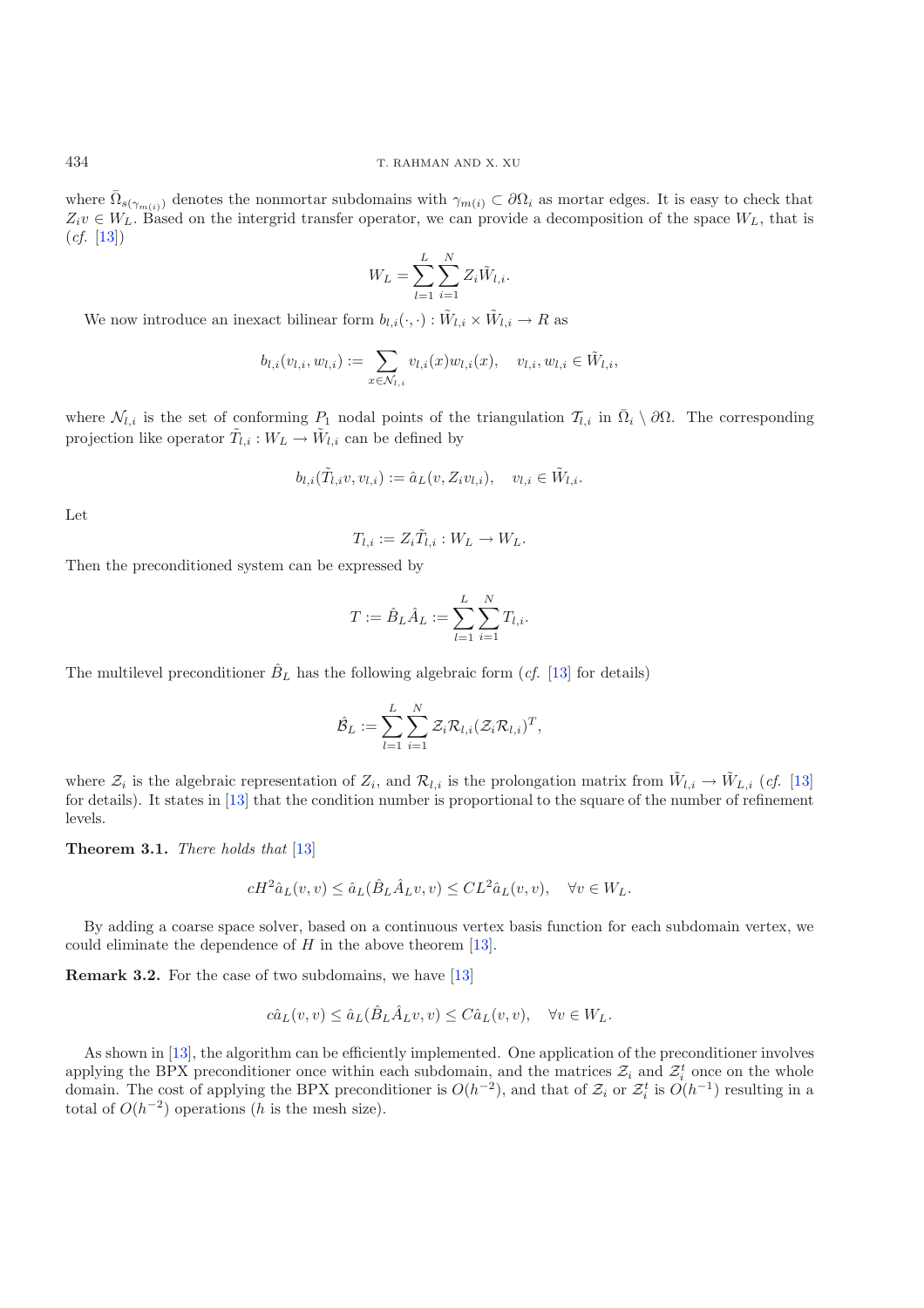#### 4. A multilevel preconditioner for the nonconforming *P*<sup>1</sup> mortar FE

<span id="page-6-0"></span>In this section, we will use the idea from [\[20](#page-14-14)[,32\]](#page-15-7) to construct our multilevel preconditioner for the mortar finite element method in Section [2.](#page-1-0) In doing so, we make an assumption which follows.

As in a standard mortar finite element method,  $e.g.$  the conforming  $P_1$  mortar finite element, the nodal values on the nonmortar sides are determined by the nodal values on the neighboring mortar sides. In case of the nonconforming  $P_1$  mortar finite element, however, the nodal values on a nonmortar side may depend on nodal values from several mortar sides. This complicates the design of an algorithm, see [\[22](#page-15-4)[,23](#page-15-2)] for illustrations.

We assume therefore that nodal values on a nonmortar side will depend only on the nodal values on the corresponding mortar side. There are several ways to achieve this. The first way is to avoid having corner triangles in the triangulation of each subdomain. A corner triangle is a triangle with two of its sides lying on the subdomain boundary and sharing a subdomain vertex. The second way is to make sure that the triangle edge touching a subdomain vertex on the mortar side, is smaller than the corresponding triangle edge touching the vertex on the nonmortar side. The third way is to replace the exact mortar condition with an approximate one as the one given in a recent paper [\[23](#page-15-2)]. However, this was not the only reason why an approximate mortar condition was introduced in that paper, see later in this section.

We now move into constructing our multilevel preconditioner. We start by introducing a transfer operator from the space  $W_L$  to  $V_L$ . Define an operator  $\Xi_{L,\delta_{m(j)}} : V_L \to V_L$  by

$$
(\Xi_{L,\delta_{m(j)}}(v))(x) = \begin{cases} (Q_{L,\delta_{m(j)}}(v_{|_{\gamma_{m(i)}}} - v_{|_{\delta_{m(j)}}})) (x) & x \in \delta_{L,m(j)}^{CR}, \\ 0 & \text{otherwise.} \end{cases}
$$
(4.1)

Then for any  $v \in \tilde{W}_L \subset \tilde{V}_L$ , let

$$
v^* = v + \sum_{m=1}^{M} \Xi_{L, \delta_{m(j)}}(v).
$$

It is easy to check that  $v^* \in V_L$ . Based on this observation, we define the following transfer operator  $I_L : W_L \to$  $V_L$ , which will appear in the following multilevel algorithm:

$$
I_{L}v = v + \sum_{m=1}^{M} \Xi_{L,\delta_{m(j)}}(v), \quad \forall v \in W_{L}.
$$
\n(4.2)

<span id="page-6-2"></span>For the operator  $I_L$ , we have:

**Lemma 4.1.** *For any*  $v \in W_L$ *, it holds that* 

<span id="page-6-1"></span>
$$
||v - I_L v||_{L^2(\Omega)} \le Ch_L ||v||_L, \tag{4.3}
$$

$$
||I_L v||_L \leq C||v||_L. \tag{4.4}
$$

*Proof.* At first, we prove  $(4.3)$ . It is easy to see that

$$
||v - I_L v||_{L^2(\Omega)}^2 \le C \sum_{m=1}^M ||\Xi_{L,\delta_{m(j)}}(v)||_{L^2(\Omega)}^2.
$$
\n(4.5)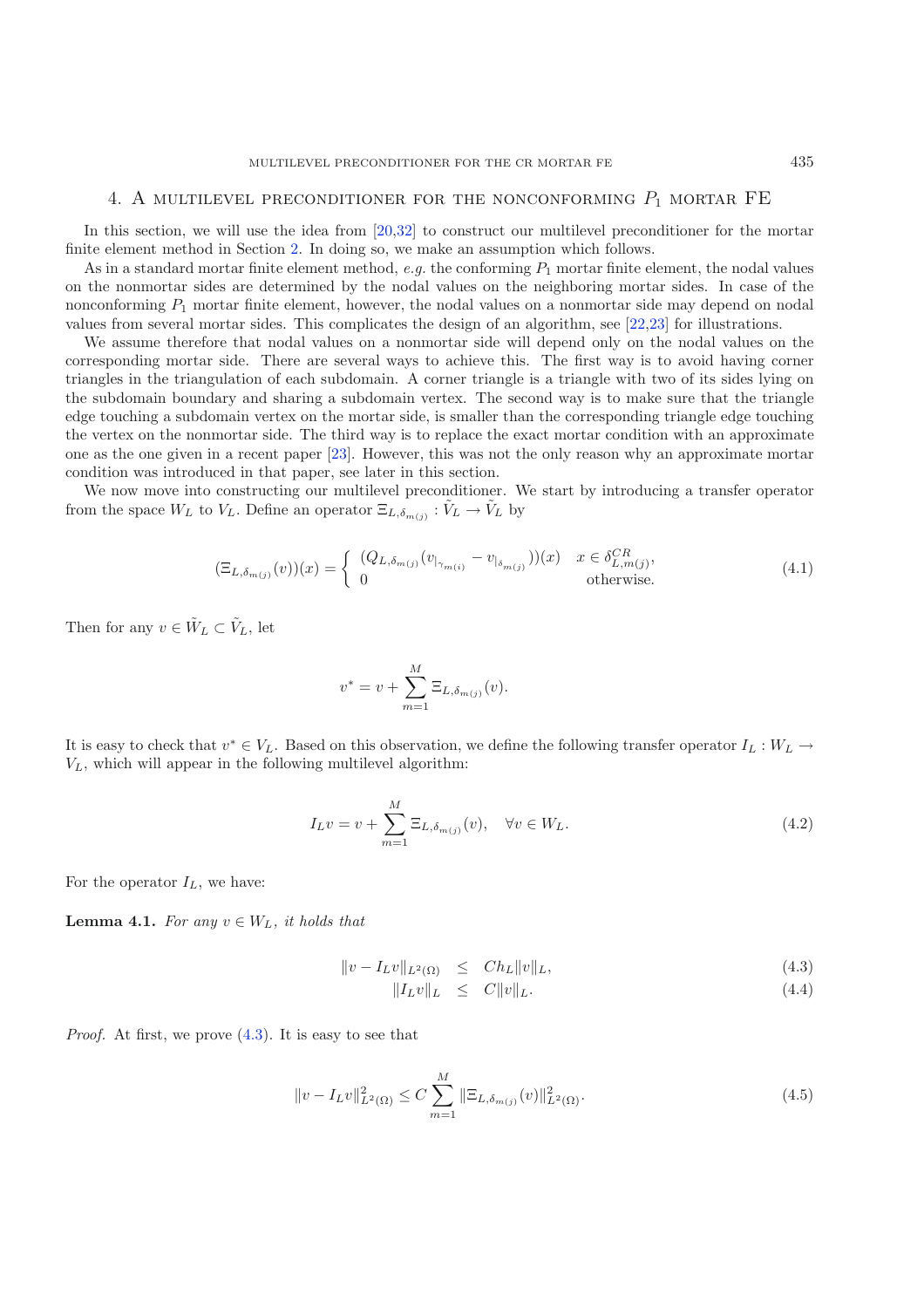For each nonmortar edge  $\delta_{m(j)}$ , we can derive

$$
\|\Xi_{L,\delta_{m(j)}}(v)\|_{L^{2}(\Omega)}^{2} \le Ch_{L}^{2} \sum_{x \in \delta_{L,m(j)}^{CR}} (\Xi_{L,\delta_{m(j)}}(v)(x))^{2}
$$
\n
$$
= Ch_{L}^{2} \sum_{x \in \delta_{L,m(j)}^{CR}} \left(Q_{L,\delta_{m(j)}} \left(v_{|_{\gamma_{m(i)}}} - v_{|_{\delta_{m(j)}}}\right)\right)^{2}(x)
$$
\n
$$
\le Ch_{L} \|Q_{L,\delta_{m(j)}} \left(v_{|_{\gamma_{m(i)}}} - v_{|_{\delta_{m(j)}}}\right)\|_{L^{2}(\gamma_{m})}^{2}
$$
\n
$$
\le Ch_{L} \|v_{|_{\gamma_{m(i)}}} - v_{|_{\delta_{m(j)}}}\|_{L^{2}(\gamma_{m})}^{2}.
$$
\n(4.6)

<span id="page-7-0"></span>On the other hand, owing to  $v \in W_L$  and  $(3.2)$ , we have

<span id="page-7-1"></span>
$$
\|v_{|\gamma_{m(i)}} - v_{|\delta_{m(j)}}\|_{L^{2}(\gamma_{m})}^{2} \leq 2 \left( \|v_{|\gamma_{m(i)}} - \hat{Q}_{L,\delta_{m(j)}} \left(v_{|\gamma_{m(i)}}\right)\|_{L^{2}(\gamma_{m})}^{2} + \|v_{|\delta_{m(j)}} - \hat{Q}_{L,\delta_{m(j)}} \left(v_{|\delta_{m(j)}}\right)\|_{L^{2}(\gamma_{m})}^{2} \right)
$$
  

$$
\leq Ch_{L} \left( |v_{|\gamma_{m(i)}}|_{H^{\frac{1}{2}}(\gamma_{m})}^{2} + |v_{|\delta_{m(j)}}|_{H^{\frac{1}{2}}(\gamma_{m})}^{2} \right)
$$
  

$$
\leq Ch_{L} \left( |v|_{H^{1}(\Omega_{i})}^{2} + |v|_{H^{1}(\Omega_{j})}^{2} \right).
$$
 (4.7)

Combining the above three inequalities,  $(4.5)$ – $(4.7)$ , gives  $(4.3)$ . We now prove  $(4.4)$ . By using the definition of the operator  $\Xi_{L,\delta_{m(i)}}$  and a similar argument as in the proof of  $(4.3)$ , we can derive

$$
||v - I_L v||_L \leq C||v||_L,
$$

which, together with the triangle inequality, yields  $(4.4)$ .

Next we describe a basis for the space  $V_L$ . Let  $\{\tilde{\phi}_L^k | k = 1, \ldots, n_L\}$  be the nodal basis of  $\tilde{V}_L$ . By the definition of the operator  $\Xi_{L,\delta_{m(i)}}$ , the basis of  $V_L$  consists of functions of the form:

$$
\phi_L^k = \tilde{\phi}_L^k + \sum_{m=1}^M \Xi_{L, \delta_{m(j)}}(\tilde{\phi}_L^k).
$$
\n(4.8)

 $\Box$ 

From the above definition, we can see that there exist two kinds of basis functions of the space  $V_L$ :

- **Case 1.**  $\phi_L^k$  and  $\tilde{\phi}_L^k$  corresponding to all nodal points in the interior of each subdomain, except those belonging to the triangles having an edge on a mortar side, are identical.
- **Case 2.**  $\phi_L^k$  corresponding to all nodal points on each mortar edge  $\gamma_m \subset \Gamma$ , and all nodal points in the interior of each subdomain, those belonging to the triangles having an edge on a mortar side, are defined by  $(4.8)$ .

The above classification is based on the following. A basis function of the first case has nonzero support only inside the subdomain it belongs to and zero support across interfaces. A basis function of the second case, on the other hand, may have nonzero support across interfaces. By definition, the basis functions corresponding to the subdomain interior nodal points those lying closest to the mortar sides may have nonzero supports on the neighboring nonmortar side. Those nodal points have therefore been removed from the first case, and have been included in the second case. However, this is easily avoided if the standard mortar condition is modified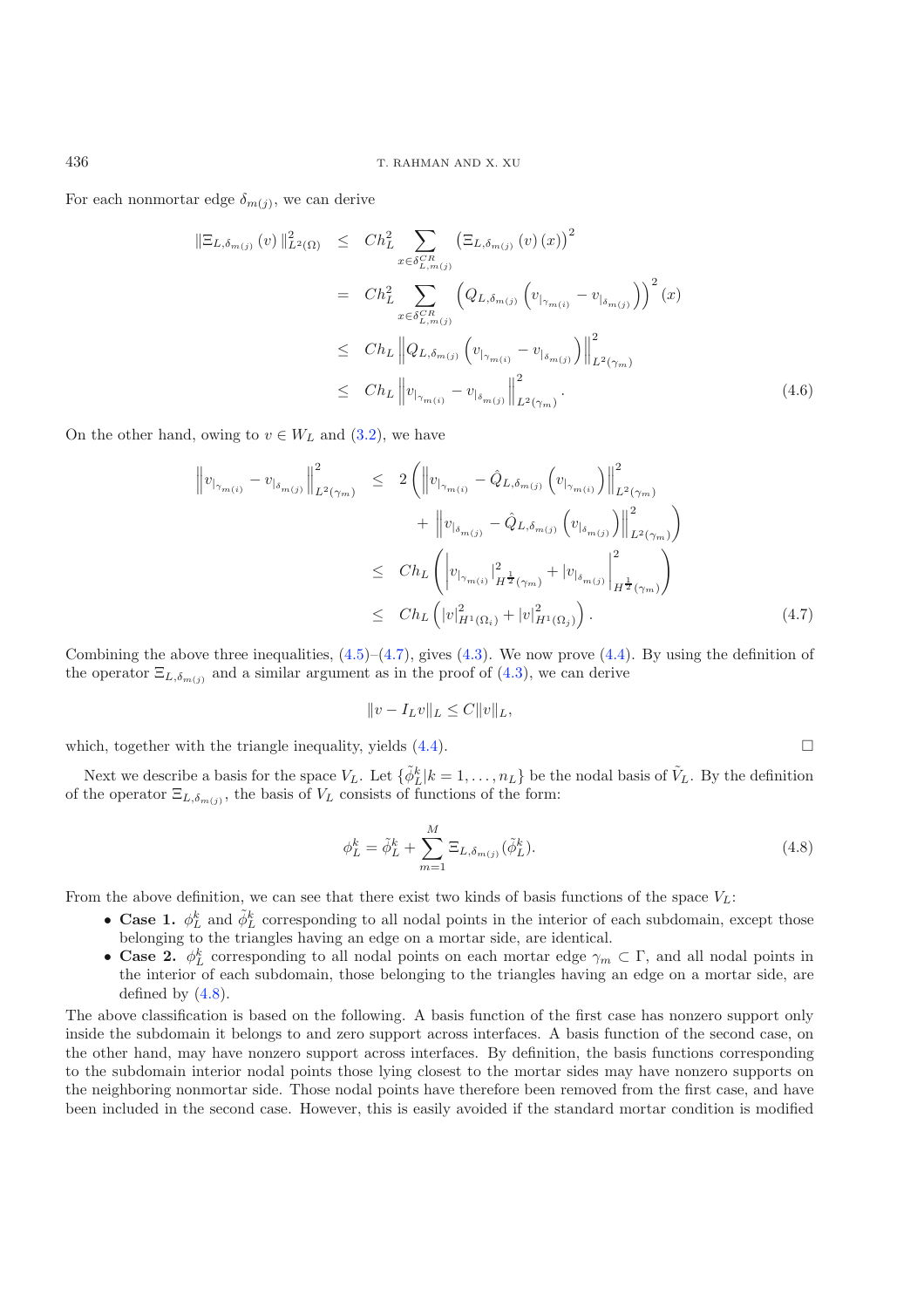in the way shown in [\[23](#page-15-2)]. It is easy to check that  $\phi_L^k$  corresponding to all nodal points on each nonmortar edge  $\delta_{m(j)} \subset \Gamma$  are equal to zero. Consequently, one can see that these  $\phi_L^k$  from Case 1 and Case 2 form a basis of  $V_L$ . Moreover, by the definition of mortar space and [\(4.8\)](#page-7-1), we know that the basis function  $\phi_L^k$  has local support as the basis function of a standard finite element space, say for instance the conforming  $P_1$  finite element. This is not the case for the conforming  $P_1$  mortar finite element [\[14\]](#page-14-8).

We now define a smoothing operator  $R_L$  which corresponds to the Richardson iteration, as the following:

<span id="page-8-1"></span>
$$
R_L v = \sum_{k=1}^{n_L} (v, \phi_L^k) \phi_L^k \quad \forall v \in V_L.
$$
\n(4.9)

**Lemma 4.2.** *It holds that*

 $ch_L^2(v, v) \le (R_L v, v) \le Ch_L^2(v, v) \quad \forall v \in V_L.$ 

*Proof.* We only need to prove

$$
\|\phi_L^k\|_{L^2(\Omega)} = O(h_L^2). \tag{4.10}
$$

Indeed, for the basis function  $\phi_L^k$  which are in the interior of each subdomains, using a standard scaling argument, it is easy to check that  $\|\phi_L^k\|_{L^2(\Omega)} = O(h_L^2)$ . For the second case basis function, by the definition (4.4), we know

<span id="page-8-2"></span>
$$
\begin{array}{rcl}\n\|\phi_L^k\|_{L^2(\Omega)} & \leq & \|\tilde{\phi}_L^k\|_{L^2(\Omega)} + \|\Xi_{L,\delta_{m(j)}}(\tilde{\phi}_L^k)\|_{L^2(\Omega)} \\
& \leq & Ch_L^2 + Ch_L \|Q_{L,\delta_{m(j)}}(\tilde{\phi}_L^k)\|_{L^2(\delta_{m(j)})} \\
& \leq & Ch_L^2 + Ch_L \|\tilde{\phi}_L^k\|_{L^2(\gamma_{m(i)})} \\
& \leq & Ch_L^2.\n\end{array}
$$

Then for all basis function in  $V_L$ , [\(4.10\)](#page-8-1) is true. Using a similar argument as in [\[30](#page-15-9)[,31\]](#page-15-5), we know that Lemma [4.2](#page-5-0) is valid.  $\square$  $\Box$ 

Finally we can define our multilevel preconditioner for the mortar-type CR element method as follows:

$$
B_L = R_L + I_L \hat{B}_L I_L^t,\tag{4.11}
$$

where  $I_L^t : V_L \to W_L$  is given by:

<span id="page-8-4"></span><span id="page-8-3"></span>
$$
(I_L^t v, w) = (v, I_L w) \quad \forall v \in V_L, \ w \in W_L.
$$

## 5. Condition number estimate

<span id="page-8-0"></span>By the Lemmas 4.1 and 4.2 and the abstract theorem developed in [\[15](#page-14-18)[,32](#page-15-7)], we know that the following theorem is true.

**Theorem 5.1.** *Let*  $B_L$  *be defined as in* [\(4.11\)](#page-8-2)*, and assume that there exists a linear operator*  $J_L : V_L \to W_L$ *such that*

$$
||J_L v||_L \le C||v||_L, \quad \forall v \in V_L,
$$
\n
$$
(5.1)
$$

*and*

$$
||v - I_L J_L v||_{L^2(\Omega)} \le Ch_L ||v||_L \quad \forall v \in V_L.
$$
\n
$$
(5.2)
$$

*Then, we have*

$$
cH^2a_L(v,v) \le a_L(B_L A_L v,v) \le CL^2a_L(v,v) \quad \forall v \in V_L.
$$

*For the case of two subdomains we have*

$$
ca_L(v,v) \le a_L(B_L A_L v,v) \le Ca_L(v,v) \quad \forall v \in V_L.
$$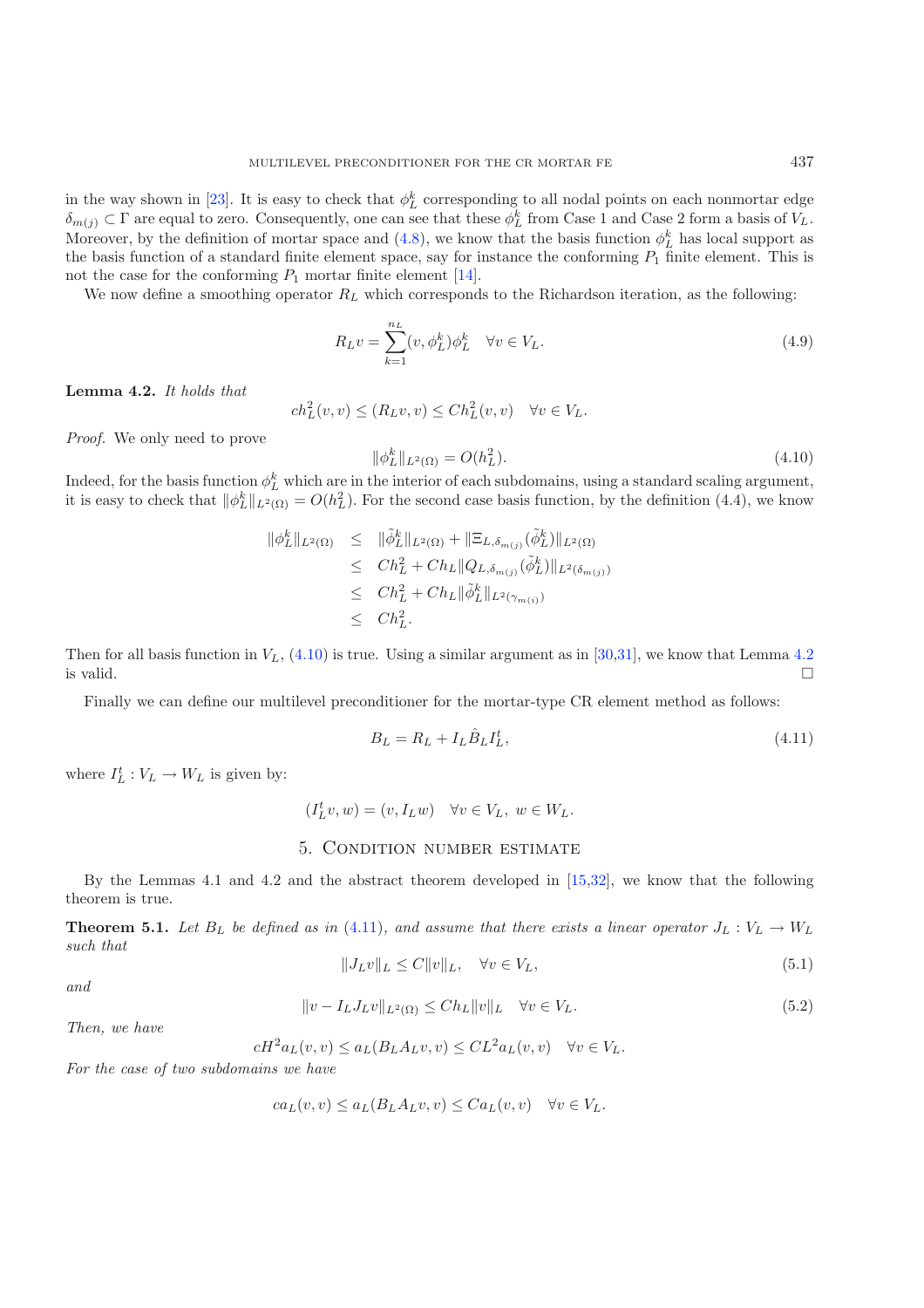*Proof.* The proof follows immediately from the abstract framework of the auxiliary space method [\[32\]](#page-15-7), Lemmas 4.1, 4.2, and Theorem [3.1.](#page-5-1)  $\Box$ 

We note here that the proposed multilevel preconditioner for the CR mortar finite element has the same quasi optimality as the multilevel preconditioner for the conforming  $P_1$  mortar finite element.

It follows from Theorem [5.1](#page-5-1) that, if we can show [\(5.1\)](#page-8-3) and [\(5.2\)](#page-8-4) for the spaces  $V_L$  and  $W_L$ , then  $B_L$  will be a good multilevel preconditioner for the CR mortar finite element.

At first, we introduce a transfer operator  $E_L$  from  $\tilde{V}_L$  to  $\tilde{W}_L$ , which is similar to the one constructed in [\[33\]](#page-15-3). On each subdomain, we define an operator  $E_{L,i}: V_{L,i} \rightarrow W_{L,i}$  as follows:

• **Case 1.** If  $x \in \Omega_{L,i}^P$ , and  $x \notin \partial\Omega$ , then

$$
(E_{L,i}v)(x) = \frac{1}{q(x)} \sum_{K_i} v|_{K_i}(x)
$$

where  $\Omega_{L,i}^P$  is the set of the vertices of the triangulation  $\mathcal{T}_{L,i}$  that are in  $\overline{\Omega}_i$ , and the sum is taken over all triangles  $K \in \mathcal{T}_{L,i}$  having x as their common vertex, and  $q(x)$  being the number of those triangles. • **Case 2.** If  $x \in \partial\Omega \cap \partial\Omega_{L,i}^P$ , then

$$
(E_{L,i}v)(x) = 0,
$$

where  $\partial \Omega_{L,i}^P$  is the set of vertices of the triangulation  $\mathcal{T}_{L,i}$  that are on  $\partial \Omega_i$ . For the operator  $E_{L,i}$ , we have:

**Lemma 5.2.** *For any*  $v \in V_{L,i}$ *, it holds that* 

$$
|E_{L,i}v|_{H^1(\Omega_i)} \leq C \|v\|_{L,i}, \tag{5.3}
$$

<span id="page-9-0"></span>
$$
||E_{L,i}v - v||_{L^{2}(\Omega_{i})} \leq Ch_{L}||v||_{L,i}, \qquad (5.4)
$$

$$
||E_{L,i}v - v||_{L^{2}(\gamma_{m})} \leq Ch_{L}^{1/2}||v||_{L,i}, \tag{5.5}
$$

*where*  $\gamma_m$  *is an edge of*  $\Omega_i$ *.* 

*Proof.* The proof of  $(5.3)$  and  $(5.4)$  can be found in  $[24,25,35]$  $[24,25,35]$  $[24,25,35]$ . For the proof of  $(5.5)$ , we refer to Lemma 3.3 in [\[17\]](#page-14-11).  $\Box$ 

Based on the operator  $E_{L,i}$ , we define an intergrid transfer operator  $E_L : V_L \to W_L$  as follows: for any  $v = (v_1, \ldots, v_N) \in \tilde{V}_L$ 

$$
E_L v = (E_{L,1}v_1, \ldots, E_{L,N}v_N) \in \tilde{W}_L.
$$

We then define the transfer operator  $J_L$  as follows:

$$
J_{L}v = E_{L}v + \sum_{m=1}^{M} \tilde{\Xi}_{L,\delta_{m(j)}}(E_{L}v),
$$
\n(5.6)

where  $\tilde{\Xi}_{L,\delta_{m(i)}} : \tilde{W}_L \to \tilde{W}_L$  is given by

$$
(\tilde{\Xi}_{L,\delta_{m(j)}}(v))(x) = \begin{cases} (\Pi_{L,\delta_{m(j)}}(v_{|_{\gamma_{m(i)}}} - v_{|_{\delta_{m(j)}}})) (x) & x \in \delta_{L,m(j)}^P, \\ 0 & \text{otherwise.} \end{cases}
$$
(5.7)

<span id="page-9-1"></span>Here  $\delta_{L,m(j)}^P$  denotes the set of the vertices belonging to  $\delta_{m(j)}$ . It is easy to check that  $J_L v \in W_L$ .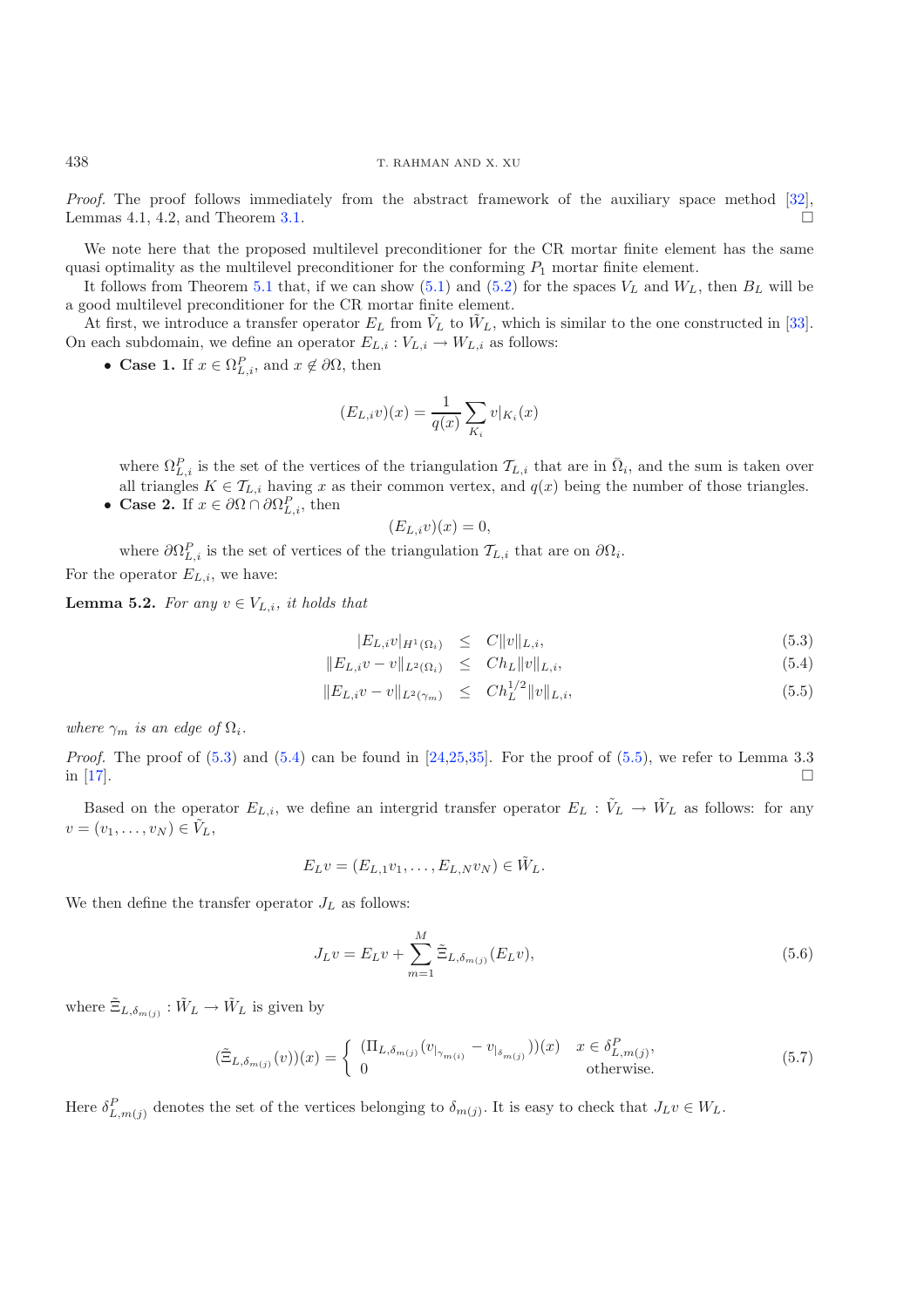**Theorem 5.3.** For any  $v \in V_L$ , it holds that

$$
||v - J_L v||_{L^2(\Omega)} \le Ch_L ||v||_L, \tag{5.8}
$$

$$
||J_L v||_L \leq C||v||_L. \tag{5.9}
$$

<span id="page-10-2"></span>*Proof.* We prove [\(5.8\)](#page-10-0) first. Using Lemma [5.2,](#page-5-0) we get

<span id="page-10-0"></span>
$$
\|v - J_L v\|_{L^2(\Omega)}^2 \le C \left( \|v - E_L v\|_{L^2(\Omega)}^2 + \sum_{m=1}^M \left\| \tilde{\Xi}_{L, \delta_{m(j)}} (E_L v) \right\|_{L^2(\Omega)}^2 \right)
$$
  

$$
\le C \left( h_L^2 \|v\|_L^2 + \sum_{m=1}^M \left\| \tilde{\Xi}_{L, \delta_{m(j)}} (E_L v) \right\|_{L^2(\Omega)}^2 \right).
$$
 (5.10)

For each nonmortar edge  $\delta_{m(j)},$ 

$$
\|\tilde{\Xi}_{L,\delta_{m(j)}}(E_{L}v)\|_{L^{2}(\Omega)}^{2} \leq Ch_{L}^{2} \sum_{x \in \delta_{L,m(j)}^{P}} \left(\tilde{\Xi}_{L,\delta_{m(j)}}(E_{L}v)(x)\right)^{2}
$$
\n
$$
= Ch_{L}^{2} \sum_{x \in \delta_{L,m(j)}^{P}} \left(\Pi_{L,\delta_{m(j)}}\left((E_{L}v)_{|_{\gamma_{m(i)}}} - (E_{L}v)_{|_{\delta_{m(j)}}}\right)\right)^{2}(x)
$$
\n
$$
\leq Ch_{L} \left\|\Pi_{L,\delta_{m(j)}}\left((E_{L}v)_{|_{\gamma_{m(i)}}} - (E_{L}v)_{|_{\delta_{m(j)}}}\right)\right\|_{L^{2}(\delta_{m(j)})}^{2}
$$
\n
$$
\leq Ch_{L} \left\|\left(E_{L}v\right)_{|_{\gamma_{m(i)}}} - \left(E_{L}v\right)_{|_{\delta_{m(j)}}}\right\|_{L^{2}(\gamma_{m})}^{2}
$$
\n
$$
\leq Ch_{L} \left(\left\|\left(E_{L}v\right)_{|_{\gamma_{m(i)}}} - v_{|_{\delta_{m(j)}}}\right\|_{L^{2}(\gamma_{m})}^{2}
$$
\n
$$
+ \left\|v_{|_{\delta_{m(j)}}} - \left(E_{L}v\right)_{|_{\delta_{m(j)}}}\right\|_{L^{2}(\delta_{m(j)})}^{2}\right)
$$
\n
$$
:= Ch_{L}(K_{1} + K_{2}). \tag{5.11}
$$

It follows immediately from Lemma [5.2](#page-5-0) that

$$
K_2 \le C h_L \|v\|_{L,j}^2. \tag{5.12}
$$

<span id="page-10-3"></span>In the following, we estimate the term  $K_1$ . Since  $v \in V_L$ , we get

<span id="page-10-1"></span>
$$
\left\| (E_{L} v)_{|_{\gamma_{m(i)}}} - v_{|_{\delta_{m(j)}}} \right\|_{L^{2}(\gamma_{m})}^{2} \leq 2 \left\| (E_{L} v)_{|_{\gamma_{m(i)}}} - Q_{L, \delta_{m(j)}} \left( v_{|_{\gamma_{m(i)}}} \right) \right\|_{L^{2}(\gamma_{m})}^{2} + 2 \left\| Q_{L, \delta_{m(j)}} \left( v_{|_{\delta_{m(j)}}} \right) - v_{|_{\delta_{m(j)}}} \right\|_{L^{2}(\delta_{m(j)})}^{2}.
$$
\n(5.13)

For the second term in the above inequality, *cf.* [\[17](#page-14-11)[,33\]](#page-15-3), we have

$$
\left\|Q_{L,\delta_{m(j)}}\left(v_{|_{\delta_{m(j)}}}\right) - v_{|_{\delta_{m(j)}}}\right\|_{L^2(\delta_{m(j)})} \le Ch_L^{1/2} \|v\|_{L,j}.
$$
\n(5.14)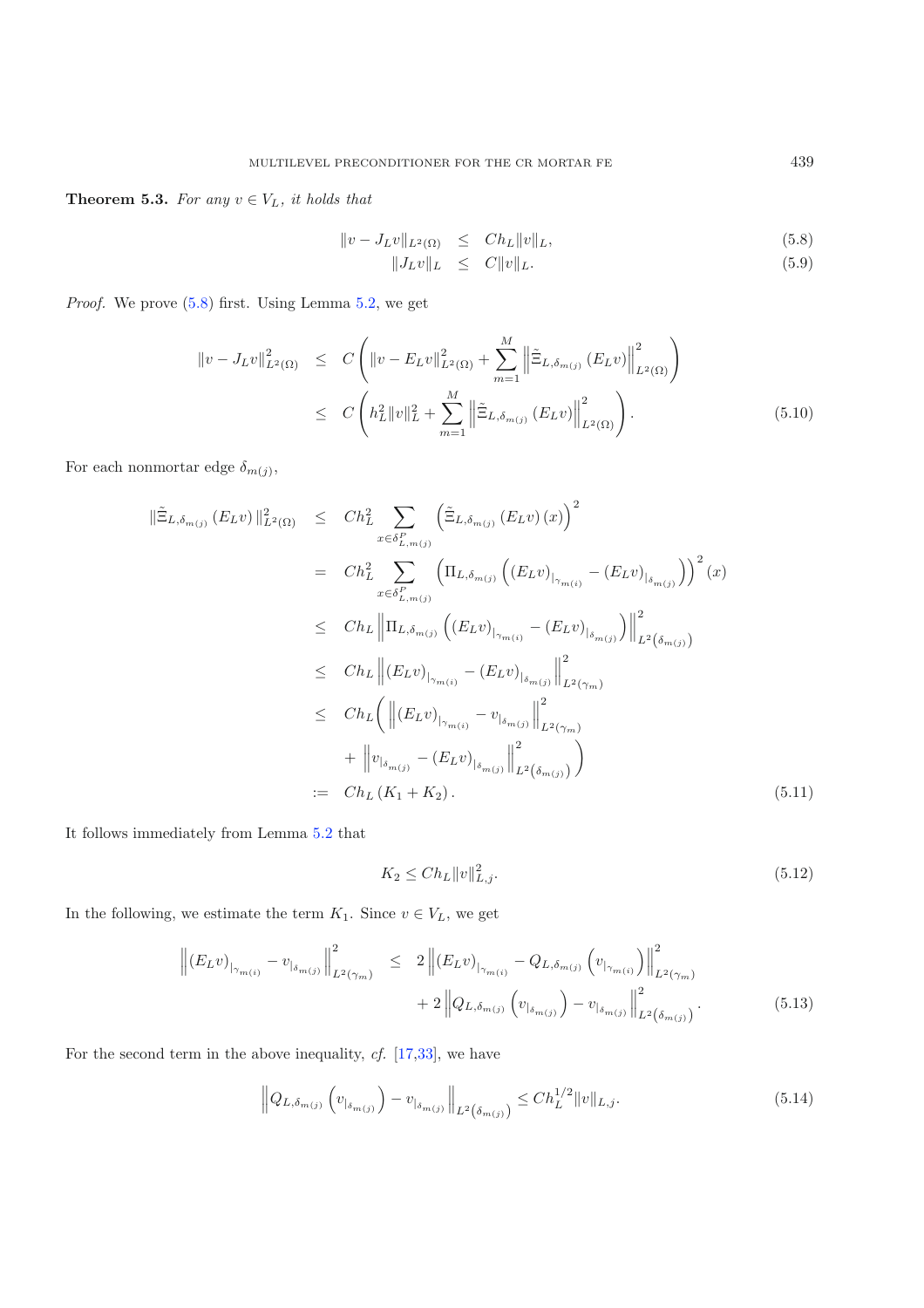For the first term on the right hand side of (5.13), we deduce that

<span id="page-11-0"></span>
$$
\left\| (E_{L}v)_{|_{\gamma_{m(i)}}} - Q_{L,\delta_{m(j)}} \left( v_{|_{\gamma_{m(i)}}} \right) \right\|_{L^{2}(\gamma_{m})}^{2} \leq 2 \left\| (E_{L,i}v)_{|_{\gamma_{m(i)}}} - Q_{L,\delta_{m(j)}} \left( (E_{L,i}v)_{|_{\gamma_{m(i)}}} \right) \right\|_{L^{2}(\gamma_{m})}^{2} + 2 \left\| Q_{L,\delta_{m(j)}} \left( (E_{L,i}v)_{|_{\gamma_{m(i)}}} \right) - v_{|_{\gamma_{m(i)}}} \right) \right\|_{L^{2}(\delta_{m(j)})}^{2}
$$
\n
$$
:= F_{1} + F_{2}.
$$
\n(5.15)

Applying a similar argument as in the proof of [\(5.14\)](#page-10-1), and Lemma [5.2](#page-5-0) we get

$$
F_1 \leq Ch_L |E_{L,i}v|_{H^1(\Omega_i)}^2 \leq Ch_L ||v||_{L,i}^2. \tag{5.16}
$$

For  $F_2$ , using Lemma [5.2](#page-5-0) and the stability results of  $Q_{L,\delta_{m(j)}}$  [\[17](#page-14-11)], we have

<span id="page-11-2"></span>
$$
F_2 \le C \left\| (E_{L,i}v)_{|_{\gamma_{m(i)}}} - v_{|_{\gamma_{m(i)}}} \right\|_{L^2(\gamma_{m(i)})}^2 \le Ch_L \|v\|_{L,i}^2,
$$
\n(5.17)

which, together with  $(5.10)$ – $(5.13)$ , and  $(5.14)$ – $(5.16)$ , gives  $(5.8)$ .

<span id="page-11-1"></span>We now prove  $(5.9)$ . In fact, by the definition of  $E_L$ , and Lemma [5.2,](#page-5-0) we deduce

$$
\|v - J_L v\|_L^2 \leq \|v - E_L v\|_L^2 + \sum_{m=1}^M \|\tilde{\Xi}_{L, \delta_{m(j)}}(E_L v)\|_L^2
$$
  

$$
\leq C(\|v\|_L^2 + \sum_{m=1}^M \|\tilde{\Xi}_{L, \delta_{m(j)}}(E_L v)\|_L^2).
$$
 (5.18)

Using a similar argument as in the proof of (5.8), we can derive

$$
\|\tilde{\Xi}_{L,\delta_{m(j)}}(E_{L}v)\|_{L}^{2} \le C \left( \|v\|_{L,i}^{2} + \|v\|_{L,j}^{2} \right). \tag{5.19}
$$

Combining  $(5.18)$  with  $(5.19)$  yields  $(5.9)$ .

Based on Theorem [5.3,](#page-9-1) we know that [\(5.1\)](#page-8-3) is true. On the other hand, by Lemma [4.1](#page-5-1) and Theorem [5.3,](#page-9-1) we have

$$
\|v - I_L J_L v\|_{L^2(\Omega)} \le \|v - J_L v\|_{L^2(\Omega)} + \|(I - I_L) J_L v\|_{L^2(\Omega)}\le Ch_L \|v\|_L + Ch_L \|J_L v\|_L\le Ch_L \|v\|_L,
$$

which is  $(5.2)$ . The assumptions of Theorem [5.1](#page-5-1) are thereby satisfied.

**Remark 5.4.** Using the same technique developed in this paper, we can construct an effective multilevel preconditioner for the mortar Wilson element proposed in [\[26\]](#page-15-13).

**Remark 5.5.** Normally, when we consider a multigrid or a multilevel method for the mortar method, we always have to require that the mesh sizes  $h_i^l$ , for all i, are comparable (*cf.* [8,9,15] for instance). It is a big challenge to design a multilevel or a multigrid algorithm that is independent of the mesh size ratio  $h_i^l/h_j^l$  across interfaces, or even mildly dependent. This topic will be further investigated.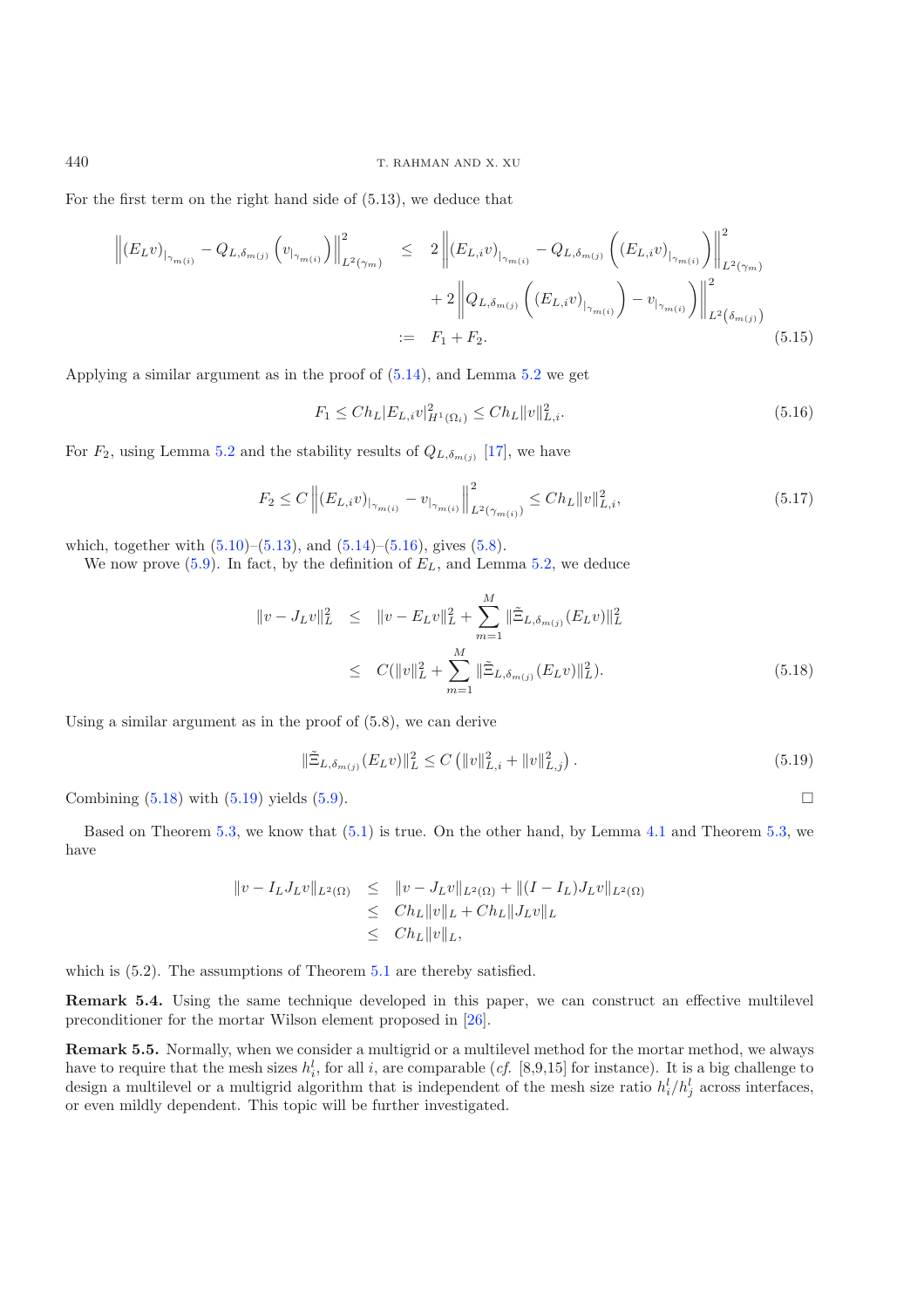<span id="page-12-0"></span>

Figure 1. Initial nonmatching grids as a result of calling Matlab's triangulation routine initmesh separately for each subdomain, with the input parameter  $\text{hmax} = 0.2$  and 0.35 (on the left) and hmax alternatingly equal to 0.15 and 0.30 (on the right).

**Remark 5.6.** Although, by using the domain decomposition framework, we have already succeeded to design a number of powerful preconditioners for the nonconforming  $P_1$  mortar element on problems with discontinuous coefficients, it is still a difficult task to design a multilevel preconditioner for the nonconforming  $P_1$  mortar element for the problem. It is a topic of further investigation.

### 6. Numerical results

We present in this section the numerical results from our experiments. The model problem is defined on a unit square domain,  $\Omega = (0, 1)^2$ , with the forcing function f equal to  $2\pi^2 \sin(\pi x) \sin(\pi y)$ , and a homogeneous Dirichlet boundary condition resulting in the exact solution u equals to  $\sin(\pi x) \sin(\pi y)$ . At first, the domain  $\Omega$ is partitioned into a  $d_x \times d_y$  rectangular subdomains (subregions). Initially, each subdomain  $\Omega_i$  is triangulated using Matlab's discretization routine initmesh with the mesh size parameter hmax as an input parameter. The parameter hmax is one of two real numbers defining two different mesh sizes distributed among the subdomains in a checkerboard fashion. Starting from the initial triangulation  $(l = 1)$ , we decompose each triangle into four subtriangles in each refinement step. The resulting grid is nonmatching across all interfaces, and we use the CR mortar finite element [\[17\]](#page-14-11) for the discretization of the model problem. The resulting discrete problem is solved using the Preconditioned Conjugate Gradients (PCG) method with the multilevel preconditioner for the CR mortar finite element proposed in this paper. For the smoothing operator we consider only the Richardson type here as it is simple, and turned out to be very effective for our case.

For our first experiment, we consider two different partitions of the domain, one with two subdomains without resulting in any internal crosspoint, *cf.* Figure [1](#page-12-0) (left picture), and one with nine subdomains resulting in four internal crosspoints, *cf.* Figure [1](#page-12-0) (right picture). In the first case there are no corner triangles in the entire triangulation, and we choose the mortar side with  $\text{hmax} = 0.35$ . In the second case there are corner triangles in the triangulation of each subdomain, and we choose mortar sides with the smallest  $hmax = 0.15$ . Clearly, the assumption made in the beginning of Section [4](#page-6-0) is supported in both cases.

The numerical results are presented in Tables [1](#page-13-0) and [2,](#page-13-1) showing, for each test case, the following quantities: number of levels ('levels'), number of interior degrees of freedom ('dofs'), condition number estimate (' $\kappa$ ') with the number of iterations ('iter', inside parentheses) required to reduce the residual norm by the factor  $10^{-6}$ , and the  $L^2$  norm of the error ('error<sub>L2</sub>') in the computed solution. For the comparison, we also include the corresponding numerical results from applying, to our model problem, the original multilevel preconditioner for the conforming  $P_1$  mortar finite element as proposed in [\[13](#page-14-17)]. Mortar sides are chosen so the best convergence results are observed, *i.e.*, mortar sides with  $hmax = 0.35$  and  $hmax = 0.30$  in the first and second partitions, respectively.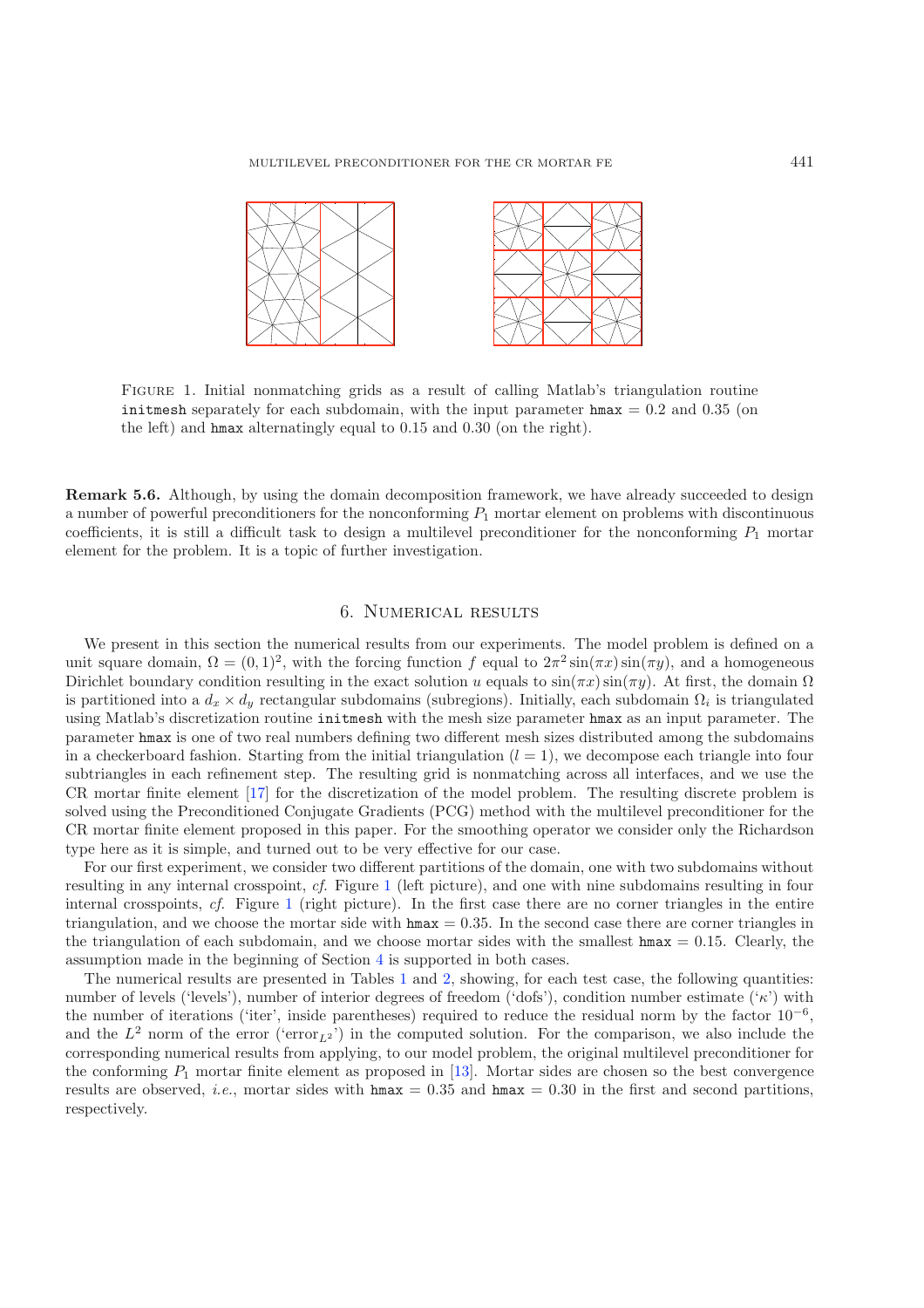|        |         | Multilevel for $P_1$ mortar  |                 | Multilevel for CR mortar |                                         |                 |  |
|--------|---------|------------------------------|-----------------|--------------------------|-----------------------------------------|-----------------|--|
| Levels | Dofs    | $Error_{L2}$                 | $\kappa$ (iter) | Dofs                     | $Error_{L^2}$                           | $\kappa$ (iter) |  |
| 3      | 377     | $4.269e - 3$                 | 15.00(21)       |                          | $1208$ $1.131e-3$                       | 19.21(26)       |  |
| 4      | 1585    | $1.069\,\mathrm{e}\text{-}3$ | 17.58(24)       |                          | $4912 \quad 2.839\,\mathrm{e}\text{-}4$ | 20.51(30)       |  |
| 5      | 6497    | $2.672e-4$                   | 19.46(27)       | 19808                    | $7.103\,\mathrm{e}{-5}$                 | 21.72(32)       |  |
| 6      | 26 30 5 | $6.679e{-5}$                 | 20.95(30)       |                          | $79\,552$ $1.776\,e-5$                  | 22.90(34)       |  |

<span id="page-13-1"></span><span id="page-13-0"></span>TABLE 1. The multilevel Schwarz for the conforming  $P_1$  mortar element and the proposed multilevel Schwarz for the CR mortar element on  $d_x \times d_y = 2 \times 1$  nonmatching grids.

TABLE 2. The multilevel Schwarz for the conforming  $P_1$  mortar element and the proposed multilevel Schwarz for the CR mortar element on  $d_x \times d_y = 3 \times 3$  nonmatching grids.

|        |       | Multilevel for $P_1$ mortar    |                 | Multilevel for CR mortar |                                         |                 |  |
|--------|-------|--------------------------------|-----------------|--------------------------|-----------------------------------------|-----------------|--|
| Levels | Dofs  | $Error_{L^2}$                  | $\kappa$ (iter) | Dofs                     | $Error_{L^2}$                           | $\kappa$ (iter) |  |
| 3      |       | $597 \quad 2.742 \text{ e--3}$ | 50.17(25)       |                          | $1976 \quad 1.109\,\mathrm{e}\text{-}3$ | 59.17(34)       |  |
| 4      |       | $2525$ 6.903 e-4               | 68.36(32)       |                          | 7984 2.737 e-4                          | 77.90(40)       |  |
| 5      | 10413 | $1.729e - 4$                   | 89.69 (39)      | 32096                    | $6.772e{-5}$                            | 103.79(43)      |  |
| 6      | 42317 | $4.326e{-5}$                   | 114.49(44)      | 128 320                  | $1.692\,\mathrm{e}{-5}$                 | 134.37(50)      |  |

Generally speaking, the condition number estimates and the iteration counts as seen from the tables, support our theory presented in this paper. The numerical results simply reflect the fact that the convergence behavior of the multilevel preconditioner for the CR mortar finite element is similar to that of the original multilevel preconditioner for the conforming  $P_1$  $P_1$  mortar finite element. Table 1 corresponds to the initial discretization shown in the left picture of Figure [1,](#page-12-0) representing the case without any crosspoint. As seen from the table, the condition number estimates depend very mildly on the number of refinement levels. Table [2](#page-13-1) corresponds to the initial discretization shown in the right picture of Figure [1,](#page-12-0) where there are four internal crosspoints. We observe asymptotically a quadratic and a linear dependence of the condition number estimates and the iteration counts, respectively, on the number of grid refinement levels. This is in agreement with our theory.

In our next experiment, we show how the multilevel Schwarz methods depend on the subdomain size using two different subdomain sizes  $H$  and keeping the level  $L$  fixed. We note that the level  $L$  is proportional to  $\log_2(H/h_L)$ , and hence fixing L implies that the ratio  $H/h_L$  should be kept fixed. We start with the partition  $d_x \times d_y = 3 \times 3$  with hmax = 0.15 and 0.30 as in Figure [1,](#page-12-0) and halve the subdomain size by doubling the number of subdomains in both directions and using  $hmax = 0.075$  and 0.15. The mortar sides are chosen in the same way as before, *i.e.*, in case of the nonconforming  $P_1$  mortar element, on the side of smallest hmax, and in case of the conforming  $P_1$  mortar element, on the side of largest hmax. The numerical results are presented in Table [3.](#page-14-19) For a fixed level, as we halve the subdomain size, the condition number estimate quadruples, showing a quadratic dependence of the condition number on the mesh size  $H$ . This is in accordance with the theory.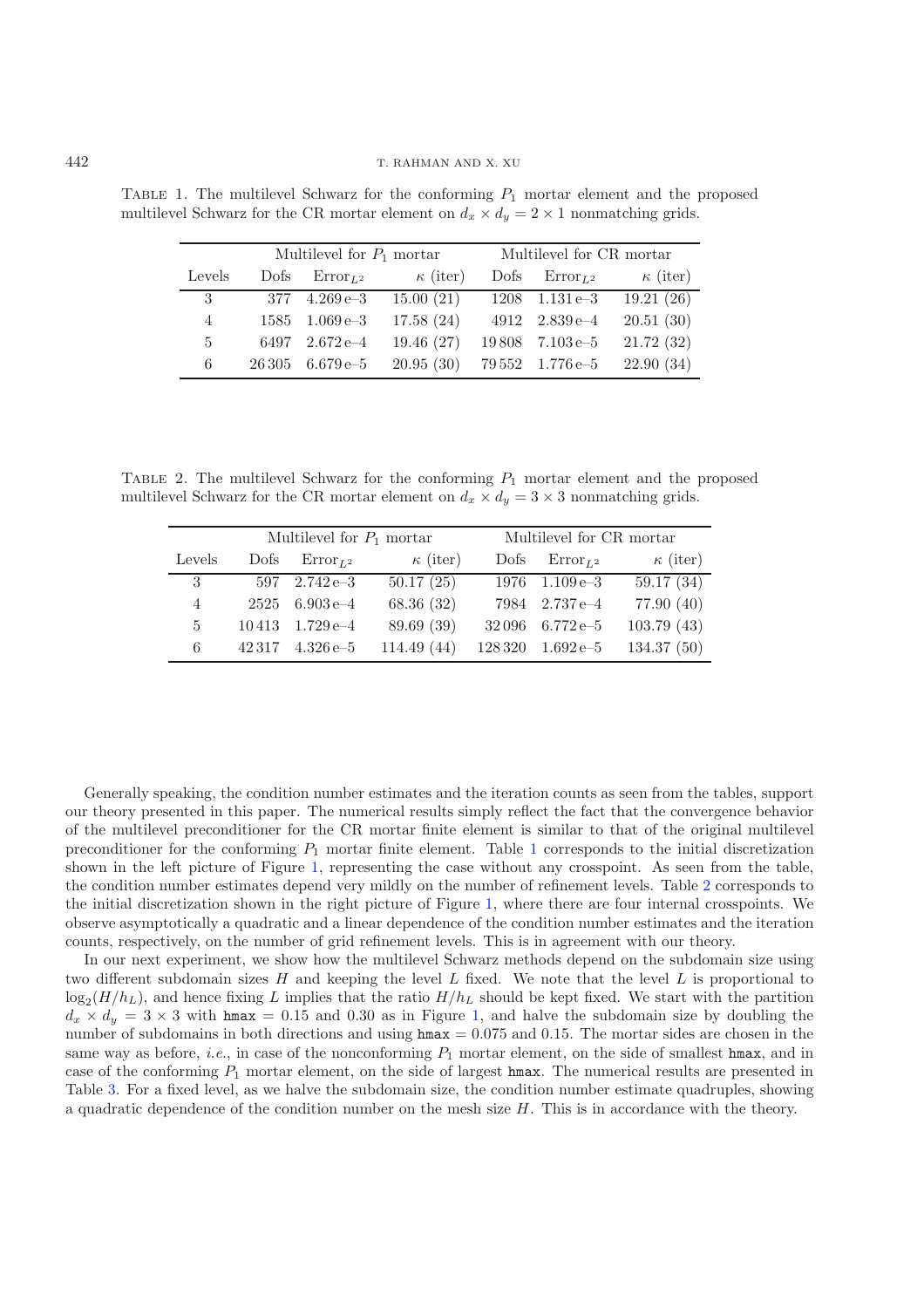|                | Multilevel for $P_1$ mortar |                   |                                                                                                                         |                                                                    | Multilevel for CR mortar |  |  |                      |
|----------------|-----------------------------|-------------------|-------------------------------------------------------------------------------------------------------------------------|--------------------------------------------------------------------|--------------------------|--|--|----------------------|
|                |                             |                   | $d_x \times d_y = 3 \times 3$ $d_x \times d_y = 6 \times 6$ $d_x \times d_y = 3 \times 3$ $d_x \times d_y = 6 \times 6$ |                                                                    |                          |  |  |                      |
| Levels         |                             |                   |                                                                                                                         | Dofs $\kappa$ (iter) Dofs $\kappa$ (iter) Dofs $\kappa$ (iter)     |                          |  |  | Dofs $\kappa$ (iter) |
| $\overline{2}$ |                             |                   |                                                                                                                         | 137 39.29 (18) 604 140.14 (37) 484 43.03 (29) 1944 160.99 (44)     |                          |  |  |                      |
| 3              |                             | $597$ $50.17(25)$ |                                                                                                                         | 2428 181.86 (43) 1976 59.17 (34) 7776 217.24 (53)                  |                          |  |  |                      |
| 4              |                             |                   |                                                                                                                         | 2525 68.36 (32) 9964 242.20 (50) 7984 77.90 (40) 31104 284.75 (61) |                          |  |  |                      |

<span id="page-14-19"></span>TABLE 3. Illustrating the H-dependence of the multilevel Schwarz for the conforming  $P_1$  mortar element and the proposed multilevel Schwarz for the CR mortar element.

*Acknowledgements*. We thank the anonymous referees who meticulously read through the paper, and made many helpful suggestions which lead to an improved presentation of this paper.

#### **REFERENCES**

- <span id="page-14-5"></span>[1] Y. Achdou and Yu.A. Kuznetsov, Subtructuring preconditioners for finite element methods on nonmatching grids. J. Numer. Math. **3** (1995) 1–28.
- [2] Y. Achdou, Yu.A. Kuznetsov and O. Pironneau, Substructuring preconditioner for the *Q*<sup>1</sup> mortar element method. Numer. Math. **71** (1995) 419–449.
- <span id="page-14-6"></span>[3] Y. Achdou, Y. Maday and O.B. Widlund, Iterative substructing preconditioners for mortar element methods in two dimensions. SIAM J. Numer. Anal. **36** (1999) 551–580.
- <span id="page-14-1"></span>[4] F. Ben Belgacem, The mortar finite element method with Lagrange multipliers. Numer. Math. **84** (1999) 173–198.
- <span id="page-14-2"></span>[5] F. Ben Belgacem and Y. Maday, The mortar element method for three dimensional finite elements. RAIRO Modél. Math. Anal. Numér. **31** (1997) 289-302.
- <span id="page-14-0"></span>[6] C. Bernardi, Y. Maday and A.T. Patera, A new nonconforming approach to domain decomposition: the mortar element method, in Nonlinear partial differential equations and their applications, Vol. XI, Collège de France Seminar, H. Brezis and J.L. Lions Eds., Pitman Research Notes in Mathematics Series **299**, Longman Scientific & Technical, Harlow (1994) 13–51.
- <span id="page-14-3"></span>[7] D. Braess and W. Dahmen, Stability estimates of the mortar finite element method for 3-dimensional problems. J. Numer. Math. **6** (1998) 249–264.
- <span id="page-14-9"></span>[8] D. Braess, W. Dahmen and C. Wieners, A multigrid algorithm for the mortar finite element method. SIAM J. Numer. Anal. **37** (2000) 48–69.
- <span id="page-14-10"></span>[9] D. Braess, P. Deuflhard and K. Lipnikov, A subspace cascadic multigrid method for the mortar elements. Computing **69** (2002) 202–225.
- <span id="page-14-15"></span>[10] S. Brenner, Preconditioning complicated finite elements by simple finite elements. SIAM J. Sci. Comput. **17** (1996) 1269–1274.
- [11] P.G. Ciarlet, The Finite Element Method for Elliptic Problem. North-Holland, Amsterdam (1978).
- <span id="page-14-7"></span>[12] M. Dryja, An iterative substructuring method for elliptic mortar finite element problems with discontinous coefficients, in Domain Decomposition Methods **10**, J. Mandel, C. Farhat and X.C. Cai Eds., Contemp. Math. **218** (1998) 94–103.
- <span id="page-14-17"></span>[13] M. Dryja, A. Gantner, O. Widlund and B. Wohlmuth, Multilevel additive Schwarz preconditioner for nonconforming mortar finite element methods. J. Numer. Math. **12** (2004) 23–38.
- <span id="page-14-8"></span>[14] J. Gopalakrishnan and J.P. Pasciak, Multigrid for the mortar finite element method. SIAM J. Numer. Anal. **37** (2000) 1029– 1052.
- <span id="page-14-18"></span>[15] R.H.W. Hoppe and B. Wohlmuth, Adaptive multilevel iterative techniques for nonconforming finite element discretizations. J. Numer. Math. **3** (1995) 179–198.
- <span id="page-14-4"></span>[16] C. Kim, R. Lazarov, J. Pasciak and P. Vassilevski, Multiplier spaces for the mortar finite element method in three dimensions. SIAM J. Numer. Anal. **39** (2001) 519–538.
- <span id="page-14-11"></span>[17] L. Marcinkowski, The mortar element method with locally nonconforming elements. BIT Numer. Math. **39** (1999) 716–739.
- <span id="page-14-12"></span>[18] L. Marcinkowski, Additive Schwarz method for mortar discretization of elliptic problems with *P*<sup>1</sup> nonconforming finite element. BIT Numer. Math. **45** (2005) 375–394.
- <span id="page-14-13"></span>[19] L. Marcinkowski and T. Rahman, Neumann – Neumann algorithms for a mortar Crouzeix-Raviart element for 2nd order elliptic problems. BIT Numer. Math. **48** (2008) 607–626.
- <span id="page-14-14"></span>[20] S.V. Nepomnyaschikh, Fictitious components and subdomain alternating methods. Sov. J. Numer. Anal. Math. Modelling **5** (1990) 53–68.
- <span id="page-14-16"></span>[21] P. Oswald, Preconditioners for nonconforming elements. Math. Comp. **65** (1996) 923–941.